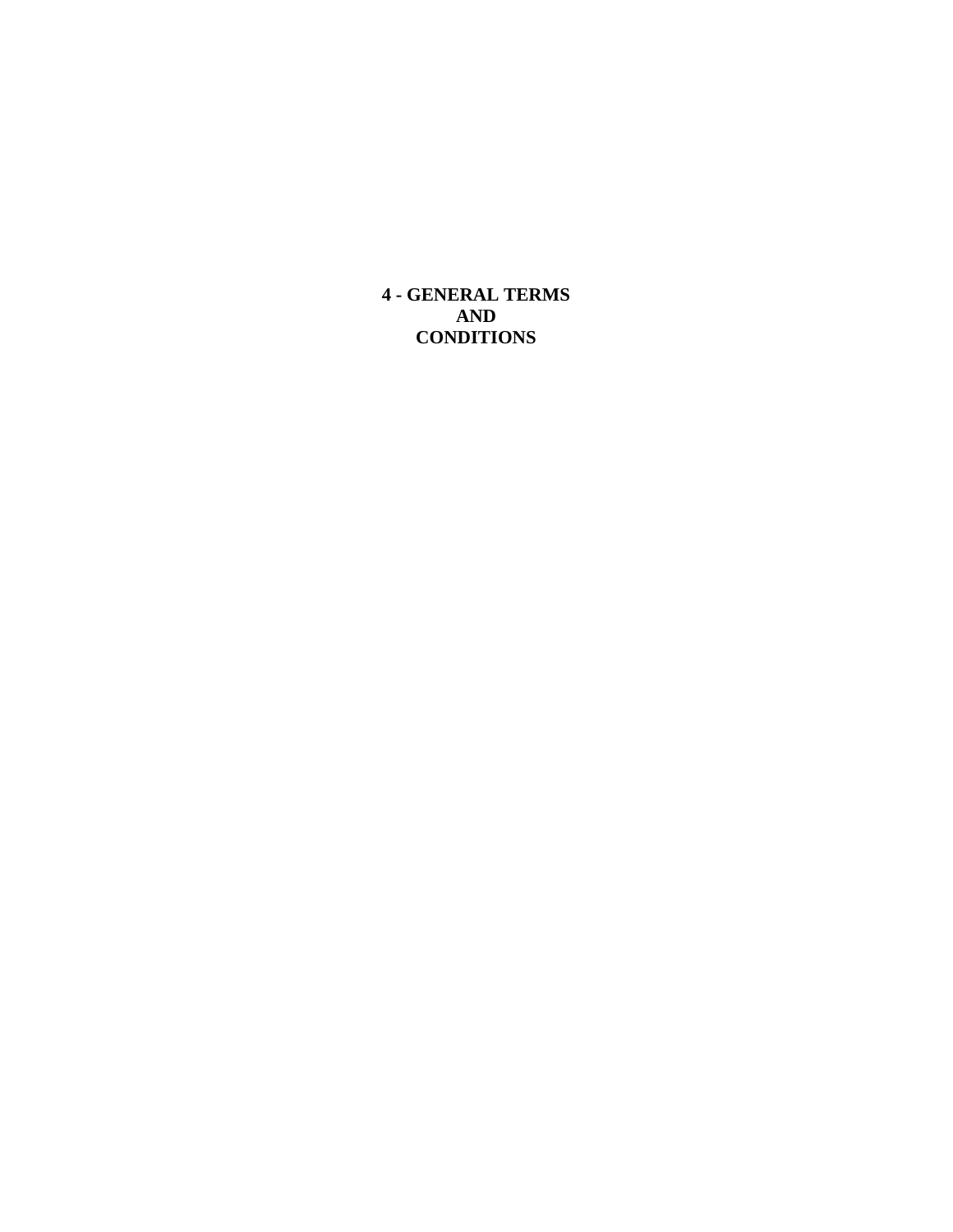# TABLE OF CONTENTS

| <b>ARTICLE</b> | <b>DESCRIPTION</b>                                     | <b>PAGE</b>    |
|----------------|--------------------------------------------------------|----------------|
| $\mathbf{1}$   | <b>INTRODUCTION</b>                                    | $\overline{2}$ |
| $\overline{2}$ | <b>REQUESTS FOR SERVICE</b>                            | $\overline{2}$ |
| 3              | <b>QUALITY SPECIFICATIONS</b>                          | 3              |
| 4              | <b>MEASUREMENT</b>                                     | 6              |
| 5              | MEASURING EQUIPMENT                                    | $\overline{7}$ |
| 6              | <b>BILLING AND PAYMENT</b>                             | 10             |
| 7              | PRIORITY AND CURTAILMENT<br>OR INTERRUPTION OF SERVICE | 12             |
| 8              | <b>FORCE MAJEURE</b>                                   | 13             |
| 9              | NOMINATIONS AND SCHEDULING                             | 15             |
| 10             | ALLOCATION OF RECEIPTS AND DELIVERIES                  | 18             |
| 11             | <b>IMBALANCES</b>                                      | 19             |
| 12             | RECEIPT AND DELIVERY PRESSURES                         | 20             |
| 13             | <b>CONTROL AND POSSESSION OF GAS</b>                   | 20             |
| 14             | FINANCIAL INFORMATION AND SECURITY                     | 21             |
| 15             | DEFAULT AND TERMINATION                                | 22             |
| 16             | <b>INDEMNIFICATION</b>                                 | 23             |
| 17             | <b>DISPUTE RESOLUTION</b>                              | 24             |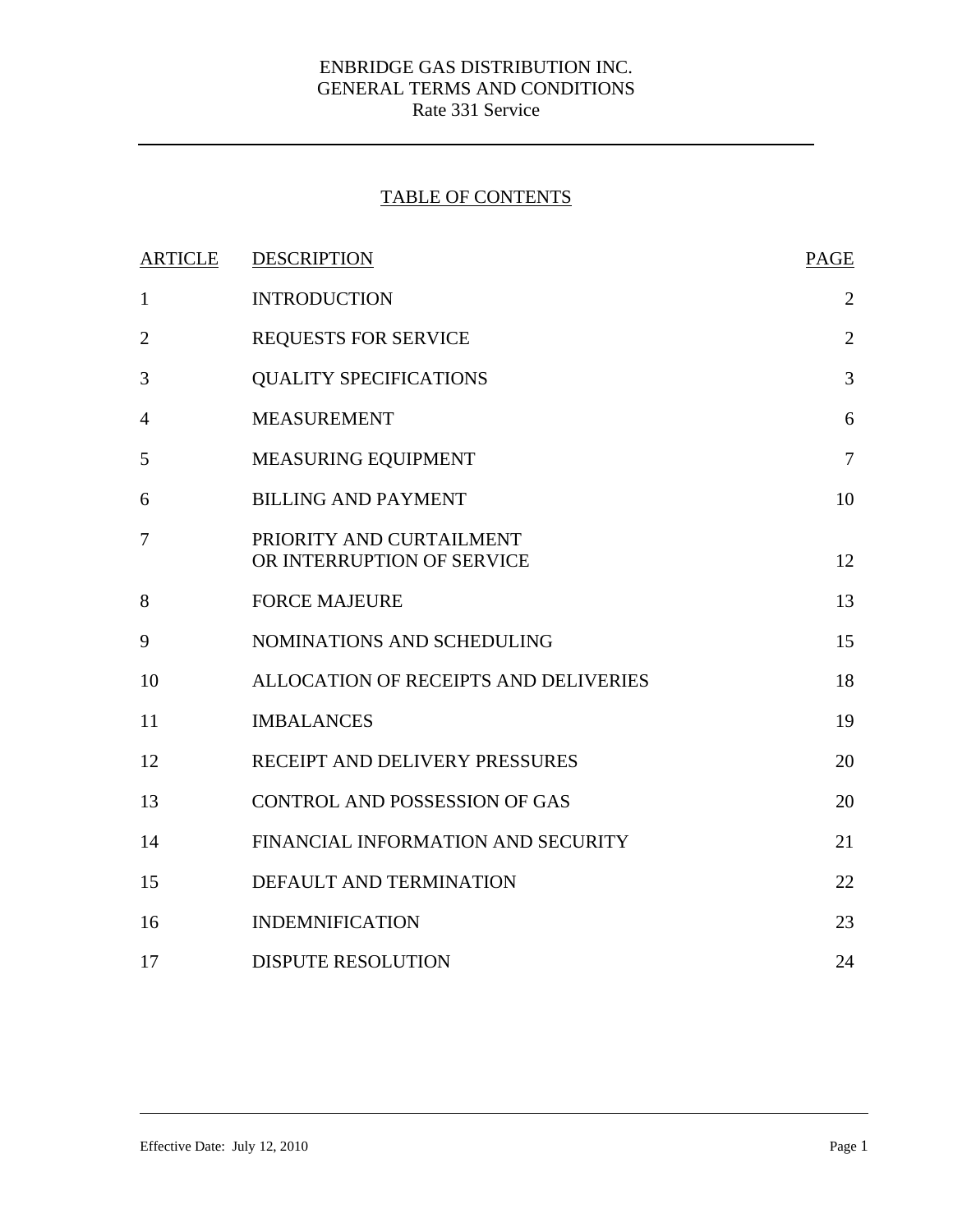## <span id="page-2-0"></span>**1 INTRODUCTION**

- 1.1 The terms and symbols used herein that are set forth in Article 2 of the Defined Terms shall be construed to have the meaning described therein, unless otherwise defined in these General Terms and Conditions.
- 1.2 If there is any conflict between the provisions of a Service Schedule and these General Terms and Conditions, the provisions of the Service Schedule shall prevail.

### **2 REQUESTS FOR SERVICE**

- 2.1 This Article 2 is applicable to requests for FT Service if and whenever Transporter is entitled to allocate any Tecumseh Pipeline Capacity to provide FT Service in accordance with Section 4.2 of the FT Service Schedule. This Article 2 is applicable to requests for IT Service at any time.
- Transporter shall evaluate each request on a first-come, first-served basis. 2.2 A prospective Shipper may submit a request for Service to Transporter, using a Service Request Form for the purpose. Subject to Section 2.3, If two or more requests for service are received at the same time (i.e. within 5 minutes of each other), Transporter shall offer a proportional share of available capacity to each prospective Shipper that submitted a request. If Transporter is satisfied (acting reasonably) with the information provided by the prospective Shipper, Transporter shall give the prospective Shipper a notice to that effect, together with a Service Agreement executed by Transporter. Transporter shall otherwise give the prospective Shipper a notice indicating the information deficiencies in the Service Request Form.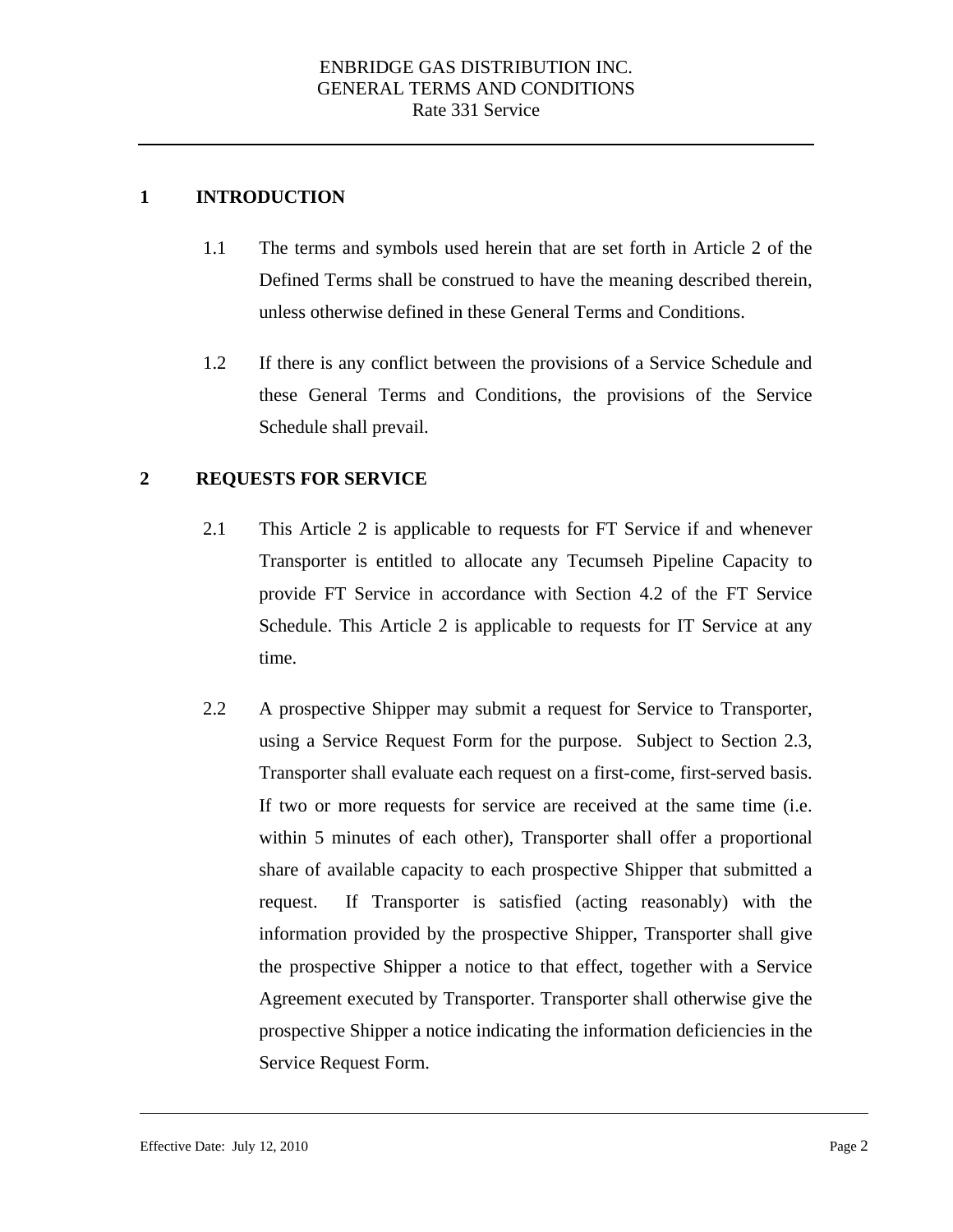- 2.3 On the first Day of the Month, or such other Day as set out in the Service Agreement, following the time when the prospective Shipper has executed and delivered the Service Agreement and has satisfied the availability provisions of Article 2 of the applicable Service Schedule, Transporter shall provide Service to Shipper under the Rate 331 Schedule, the Service Agreement and the applicable Service Schedule.
- 2.4 If and whenever Transporter determines (acting reasonably) that the Tecumseh Pipeline Capacity would not be sufficient to provide the level of FT Service requested by the prospective Shipper(s), in addition to providing FT Service under the existing Service Agreement(s), Transporter shall establish a queue for the request(s) for FT Service on a first-come, first-served basis. Notwithstanding any such queue, Transporter shall not be obligated to apply to the OEB for any authorization to construct and operate any Tecumseh Pipeline Expansion Facilities that Transporter would require in order to provide Service to the prospective Shipper(s).

#### **3 QUALITY SPECIFICATIONS**

- 3.1 The gas delivered to Transporter by Shipper, or for Shipper's account, at Dawn shall conform to the following quality specifications:
	- (a) the gas shall have a gross heating value no less than 36 megajoules per cubic meter and no more than 40.2 megajoules per cubic metre;
	- (b) the gas shall be commercially free from sand, dust, crude oils, lubricating oils, liquids, chemicals, or compounds used in the production, treatment, compression, or dehydration of the gas or any other objectionable substance in sufficient quantity so as to render the gas toxic, unmerchantable, or cause injury to or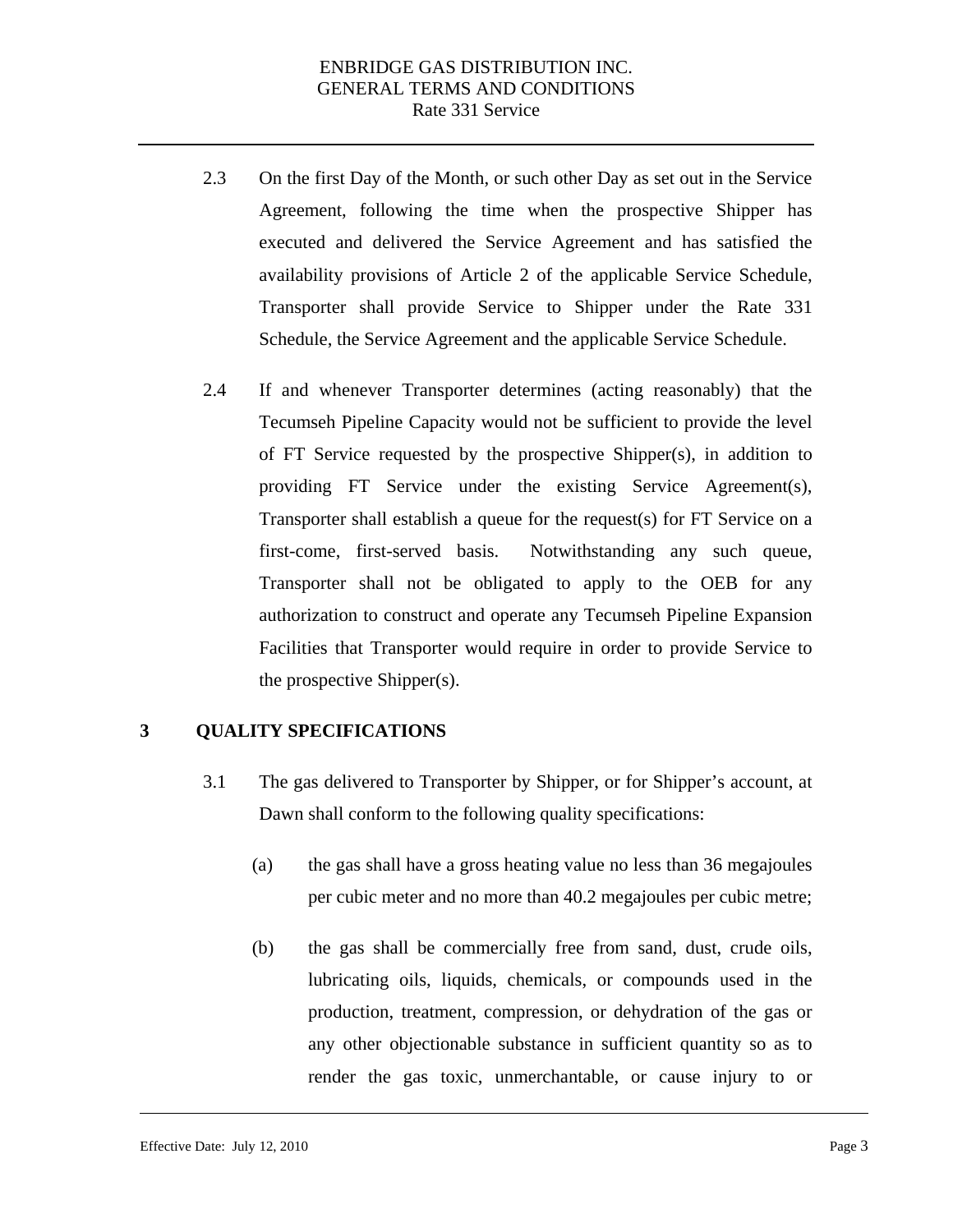interference with the proper operation of the pipelines, regulators, meters, or other appliances through which it flows;

- (c) the gas shall not contain more than seven milligrams of hydrogen sulphide per cubic metre nor more than 460 milligrams of total sulphur per cubic metre as determined by standard methods of testing;
- (d) the gas shall not contain more than five milligrams of mercaptan sulphur per cubic metre;
- (e) the gas shall not contain more than 2.0 molar percent by volume of carbon dioxide;
- (f) the gas shall not contain more than 0.5 molar percent by volume of carbon monoxide;
- (g) the gas shall not contain more than 0.4 molar percent by volume of oxygen;
- (h) the gas shall not contain more than 4.0 molar percent by volume of hydrogen;
- (i) the gas shall not contain more than 80 milligrams of water vapour per cubic metre;
- (j) the gas shall not have a hydrocarbon dewpoint exceeding -10 degrees Celsius at a pressure of 5 500 kPa;
- (k) the gas shall not contain less than 1.0 molar percent by volume of ethane; and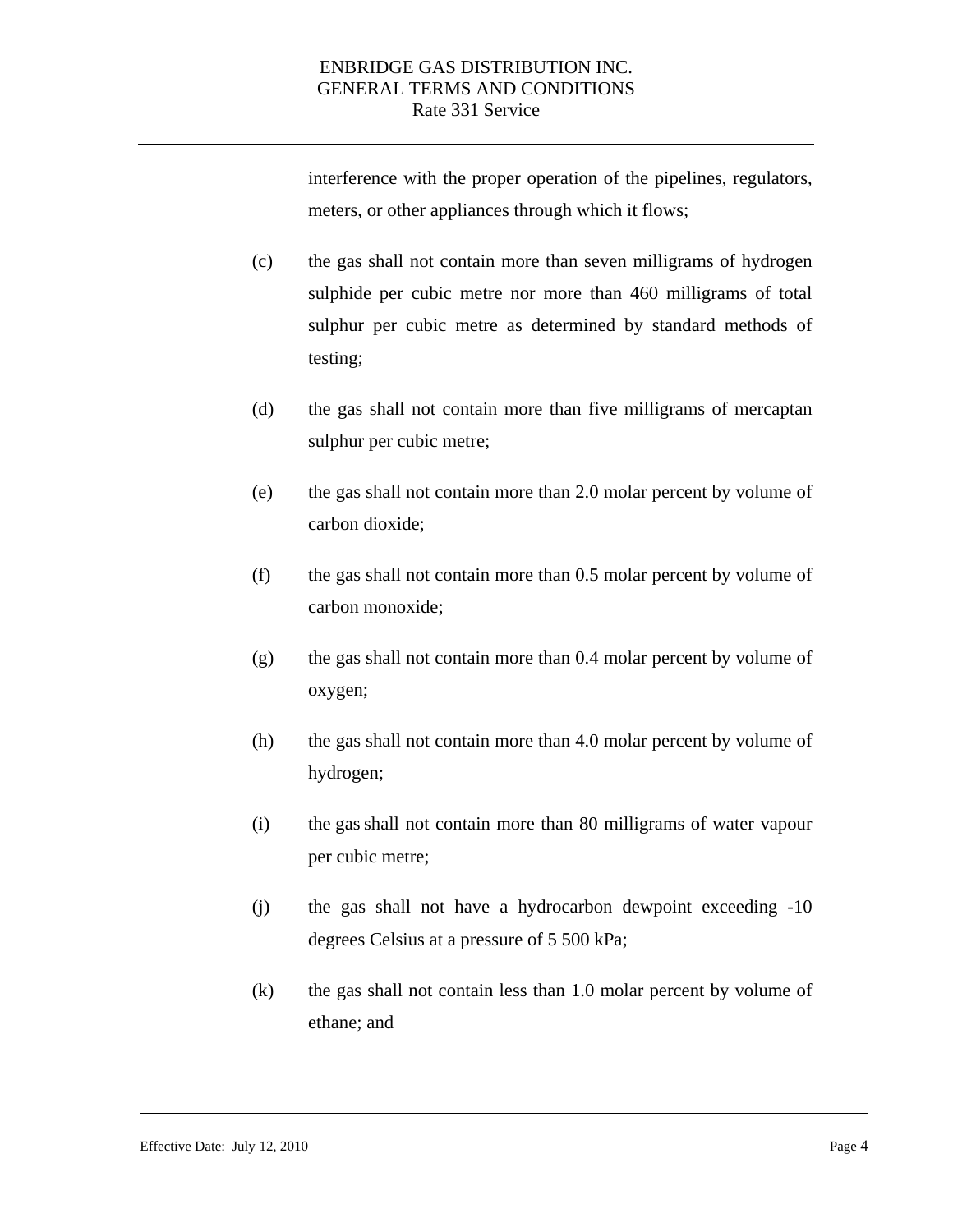- (l) the gas shall at all times be interchangeable with other gas in the Tecumseh Pipeline such that the yellow tipping, flashback, and lifting factors shall be within the range permitted for gas according to AGA Research Bulletin No. 36.
- 3.2 The gas delivered by Transporter to Shipper, or for Shipper's account at Dawn, shall conform to the quality specifications prescribed by the Union Gas Q&M Rules.
- 3.3 If the gas received or delivered by Transporter from or to Shipper, or for Shipper's account, fails at any time to conform to the foregoing quality specifications, then Transporter or Shipper, as the case may be, will notify the other of such deficiency and thereupon may at its option suspend the receipt or the delivery, as the case may be, of such gas pending correction. Upon failure to remedy any such deficiency promptly, Shipper or Transporter, as the case may be, may accept such gas and may make changes necessary to bring such gas into conformity with the foregoing specifications, in which event such party shall be reimbursed by the other party for any reasonable expense incurred by such party in this regard.
- 3.4 After Transporter receives Shipper's gas at Tecumseh, Transporter shall have the right to commingle such gas with other gas in the Tecumseh Pipeline. Accordingly, Shipper's gas shall be subject to such changes in gross heating value as may result from such commingling and, notwithstanding any other provision herein, Transporter shall be under no obligation to deliver to Shipper, or for Shipper's account, gas with a gross heating value identical to that of Shipper's gas at Tecumseh.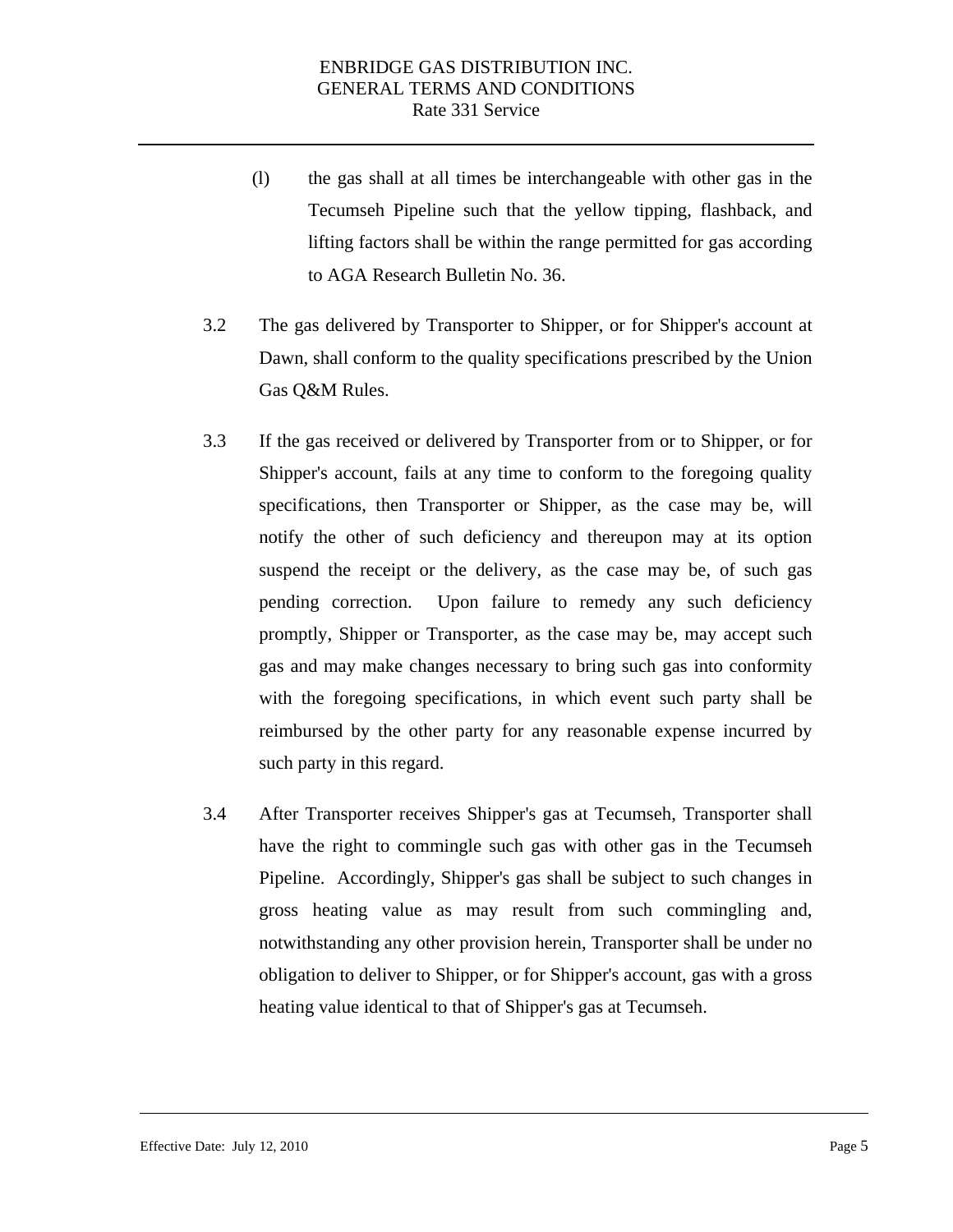#### **4 MEASUREMENT**

- 4.1 Transporter will measure gas for custody transfer purposes at Tecumseh. The unit of volume for the purpose of reporting shall be  $10^3 \text{m}^3$  and the unit of quantity shall be GJ.
- 4.2 Transporter will not measure gas for custody transfer purposes at Dawn. Rather the volume (expressed in  $10^3 \text{m}^3$ ), the quantity (expressed in GJ), and the composition of the gas delivered by Transporter to Shipper, or for Shipper's account, at Dawn shall be determined as follows:
	- (a) The volume, the quantity, and the gas composition for any period shall be deemed to be equivalent to the volume, the quantity, and the gas composition of the corresponding receipts by Union Gas for Shipper, or for Shipper's account, at Dawn during the period and measured by Union Gas in accordance with the Union Q&M Rules.
	- (b) All such measurements (including corrections thereof) shall be binding on Transporter and Shipper. These measurements will define the volume, the quantity, and the composition of the gas delivered by Transporter to Shipper, or for Shipper's account, at Dawn under the Service Agreement.
- 4.3 The volume and the gross heating value of the gas delivered by Shipper, or for Shipper's account, and received by Transporter at Tecumseh shall be determined as follows:
	- (a) The gas volumes shall be computed in accordance with the methodology prescribed in the E&GI Act.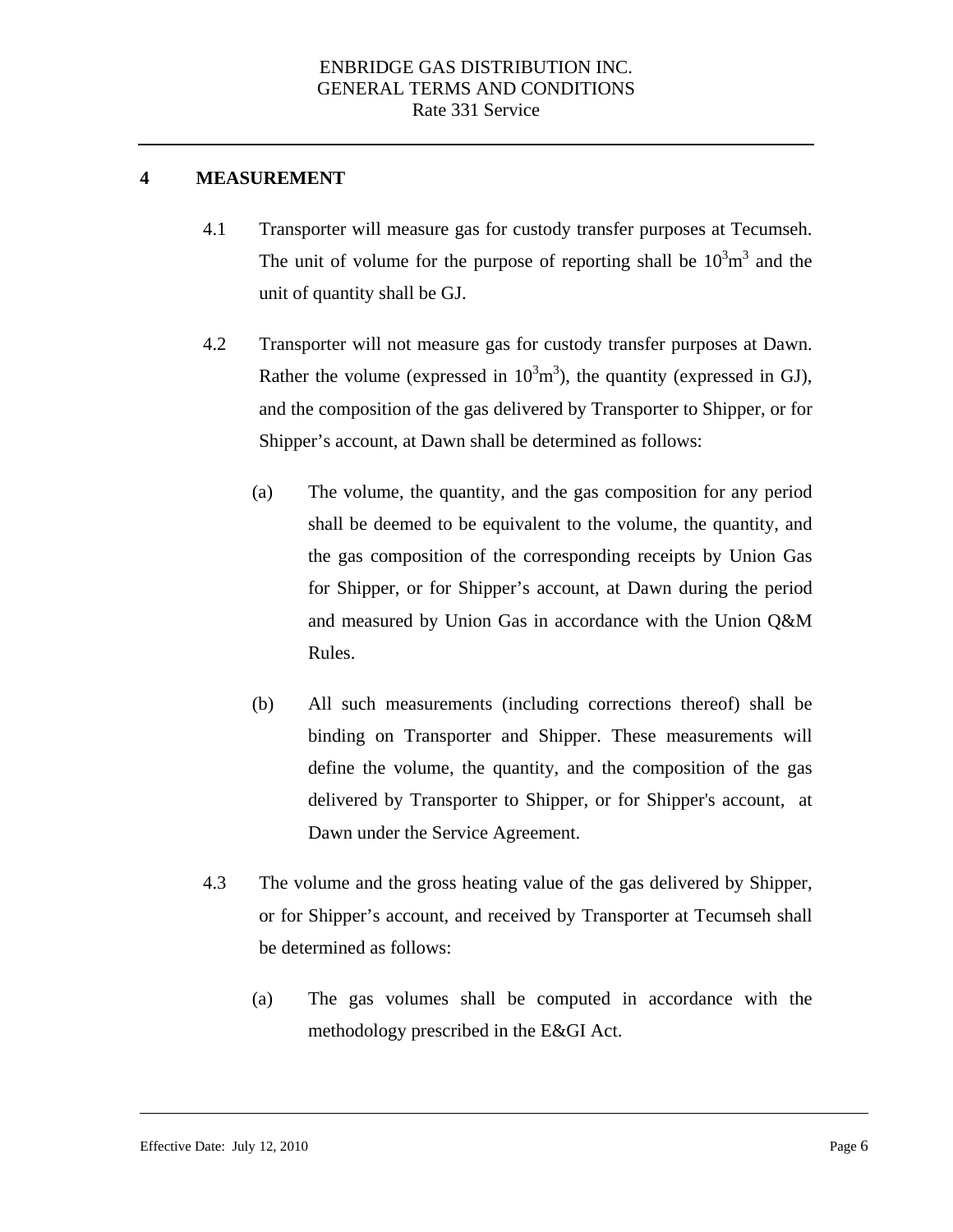- (b) The average absolute atmospheric (barometric) pressure shall be assumed to be constant during the term thereof, regardless of variations in actual barometric pressure from time to time, and shall be calculated based on the elevation of the measurement point. The formula used to calculate the atmospheric pressure shall be in accordance with the methodology prescribed in the E&GI Act.
- (c) The determination of the gross heating value of the gas shall be performed in a manner approved under the E&GI Act or, if such specification is not set out therein, in accordance with the industry accepted standards and, in any event, in such manner as to ensure that the gross heating values so determined are representative.
- (d) The determination of the relative density of the gas shall be performed in a manner approved under the E&GI Act or, if such specification is not set out therein, in accordance with industry accepted standards and, in any event, in such manner as to ensure that the relative densities so determined are representative.

#### **5 MEASURING EQUIPMENT**

5.1 All meters and measuring equipment for the determination of gross heating value or relative density, or both, shall be approved pursuant to, and installed and maintained in accordance with, the E&GI Act. Notwithstanding the foregoing, however, all installation of equipment applying to or affecting receipts of gas shall be made in such manner as to permit an accurate determination of the volume and quantity of gas delivered and ready verification of the accuracy of measurement. Care shall be exercised by both Transporter and Shipper in the installation,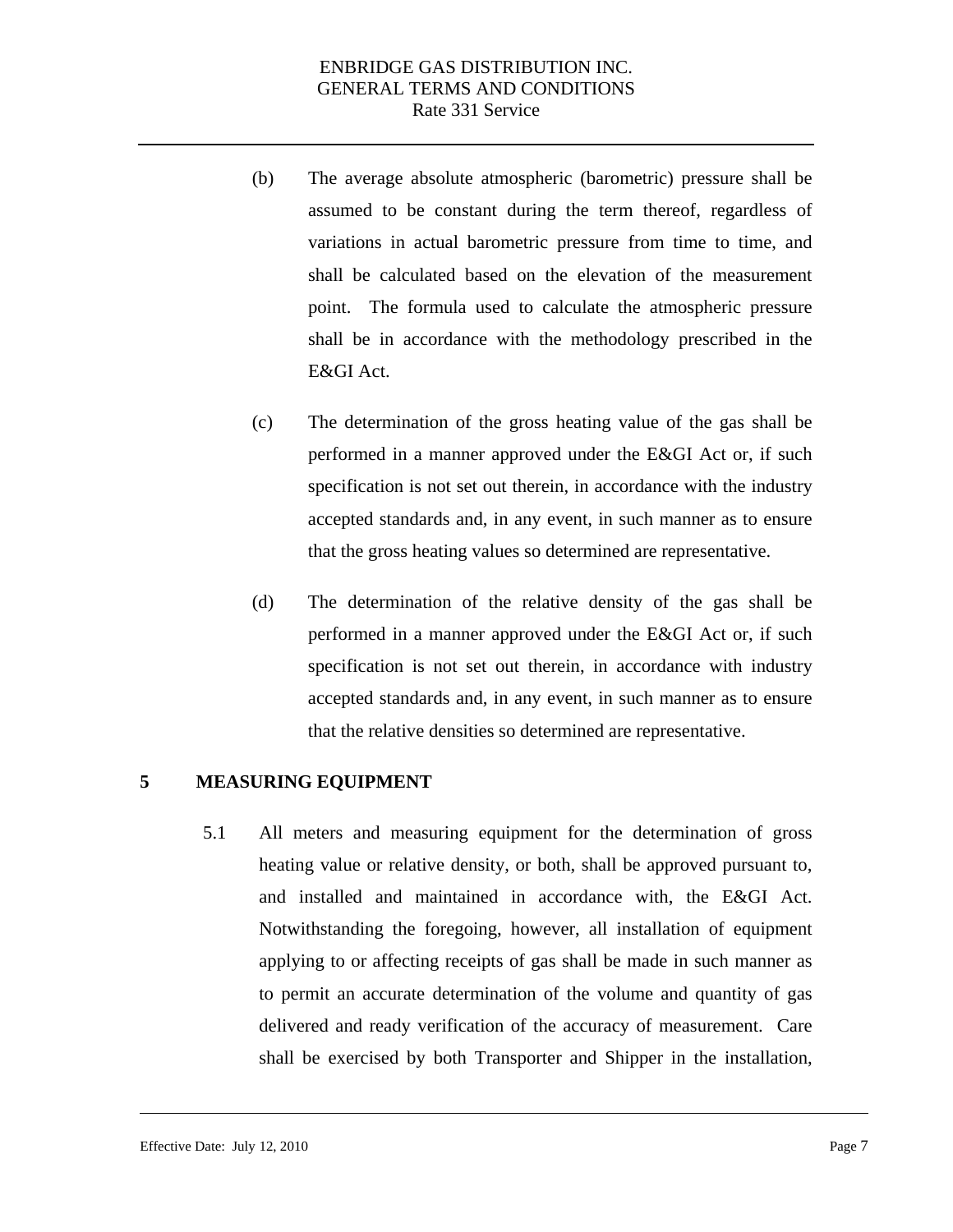maintenance, and operation of pressure regulating equipment so as to prevent any inaccuracy in the determination of the volume or quantity of gas delivered and received at Tecumseh.

- 5.2 The accuracy of measuring equipment shall be verified by Transporter at reasonable intervals and, if requested, in the presence of representatives of Shipper, but Transporter shall not be required to verify the accuracy of such equipment more frequently than once in any 30-day period. In the event either Transporter or Shipper shall notify the other that it desires a special test of any measuring equipment, they shall both co-operate to secure a prompt verification of the accuracy of such equipment. The expense of any such special test, if called for by Shipper, shall be borne by Shipper if the measuring equipment is found to be in error by not more than the following limits:
	- (a) 2% for measuring equipment utilized to determine volume,
	- (b) 1% for any instrument utilized to determine relative density, and
	- (c) 0.5% for any instrument utilized to determine gross heating value.

If upon test any measuring equipment is found to be in error by not more than the specified limits, the previous readings of such equipment shall be considered accurate in computing receipts of gas at Tecumseh but such equipment shall be adjusted at once to register accurately.

If for the period since the last preceding test, it is determined that:

(a) any measuring equipment, except for those instruments specified in paragraphs (b) and (c) below, shall be found to be inaccurate by an amount exceeding 2% at a recording corresponding to the average hourly rate of flow for such period;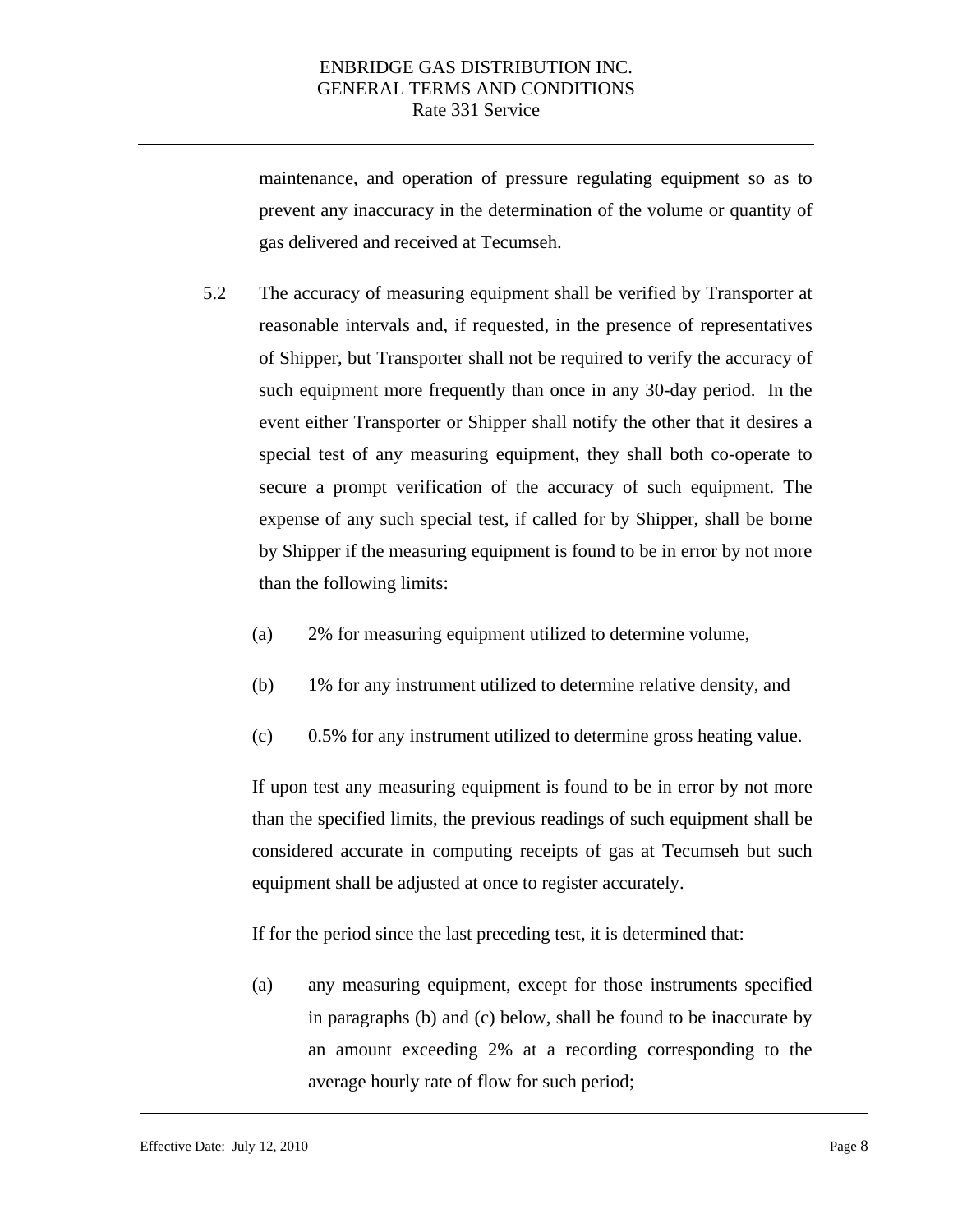- (b) any instrument utilized to determine the relative density shall be found to be inaccurate by an amount exceeding 1%;
- (c) any instrument utilized to determine the gross heating value shall be found to be inaccurate by an amount exceeding 0.5%;

then the previous readings of measurement equipment and/or instruments utilized to determine the relative density or gross heating value, as the case may be, shall be corrected to zero error for any period that is known definitely but, in any case where the period is not known or agreed upon, such correction shall be for a period extending over 50% of the time elapsed since the date of the last test.

Notwithstanding the foregoing, when Transporter and Shipper mutually agree that a measurement instrument inaccuracy occurred at a definite point in time, a volume, and a corresponding quantity correction shall be made even though the inaccuracy is less than the limits specified in paragraphs (a), (b), and (c) above.

- 5.3 In the event a meter is out of service, or registering inaccurately, the volume of gas delivered shall be determined by the most equitable method. Such methods shall include but not be limited to:
	- (a) mathematical calculations and comparisons including prevailing ratio with a parallel meter;
	- (b) the use of Shipper's check measuring equipment (if any); and
	- (c) comparison to deliveries under similar conditions when the meter was registering accurately.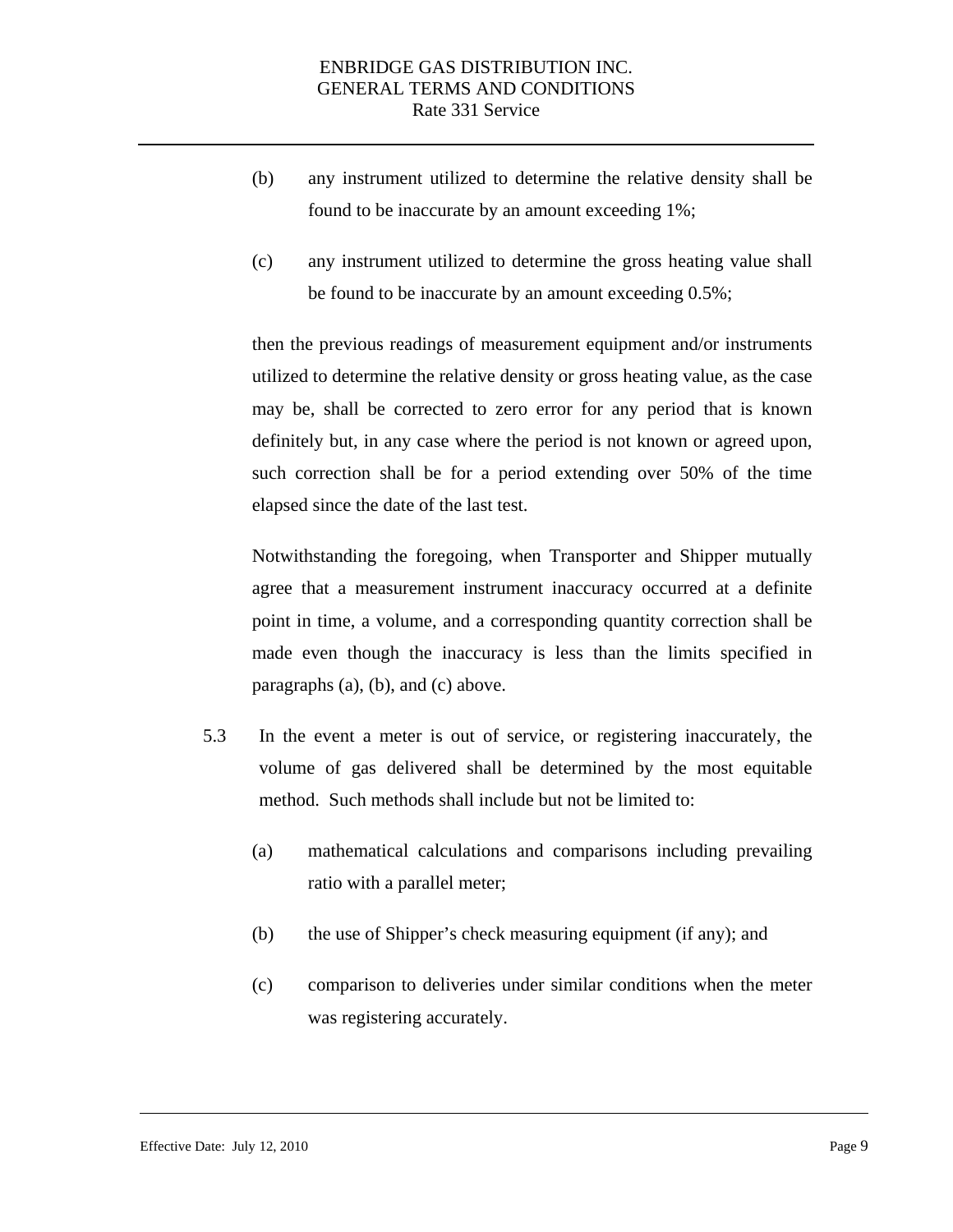- <span id="page-10-0"></span>5.4 Transporter shall preserve for a period of at least six years all test data, charts, and other similar records. Microfilms of the original documents shall be considered true records.
- 5.5 Shipper may install, maintain, and operate, at its own expense, such check measuring equipment as desired; provided that such equipment shall be so installed as not to interfere with the operation of Transporter's measuring equipment. Any pressure or volume control regulators installed by Shipper shall be operated so as not to interfere with Transporter's measuring equipment.
- 5.6 The measuring equipment installed by Transporter or Shipper, together with any building erected by it for such equipment, shall be and remain its property. Transporter and Shipper shall nevertheless have the right to have representatives present at the time of any installing, reading, cleaning, changing, repairing, inspecting, testing, calibrating, or adjusting done in connection with the other's measuring equipment used in measuring or checking the measurement of the delivery and receipt of gas at Tecumseh. The records from such measuring equipment shall remain the property of their owner, but upon request each will submit to the other its records and charts, together with calculations therefrom, for inspection and verification subject to return within 10 days after receipt thereof.

#### **6 BILLING AND PAYMENT**

6.1 On or before the 15th day of each month (or the next Business Day if such day is not a Business Day), Transporter shall provide Shipper with an invoice for Service provided during the preceding Month pursuant to Shipper's Service Agreement. Each invoice shall provide such information in respect of Service provided in the preceding Month as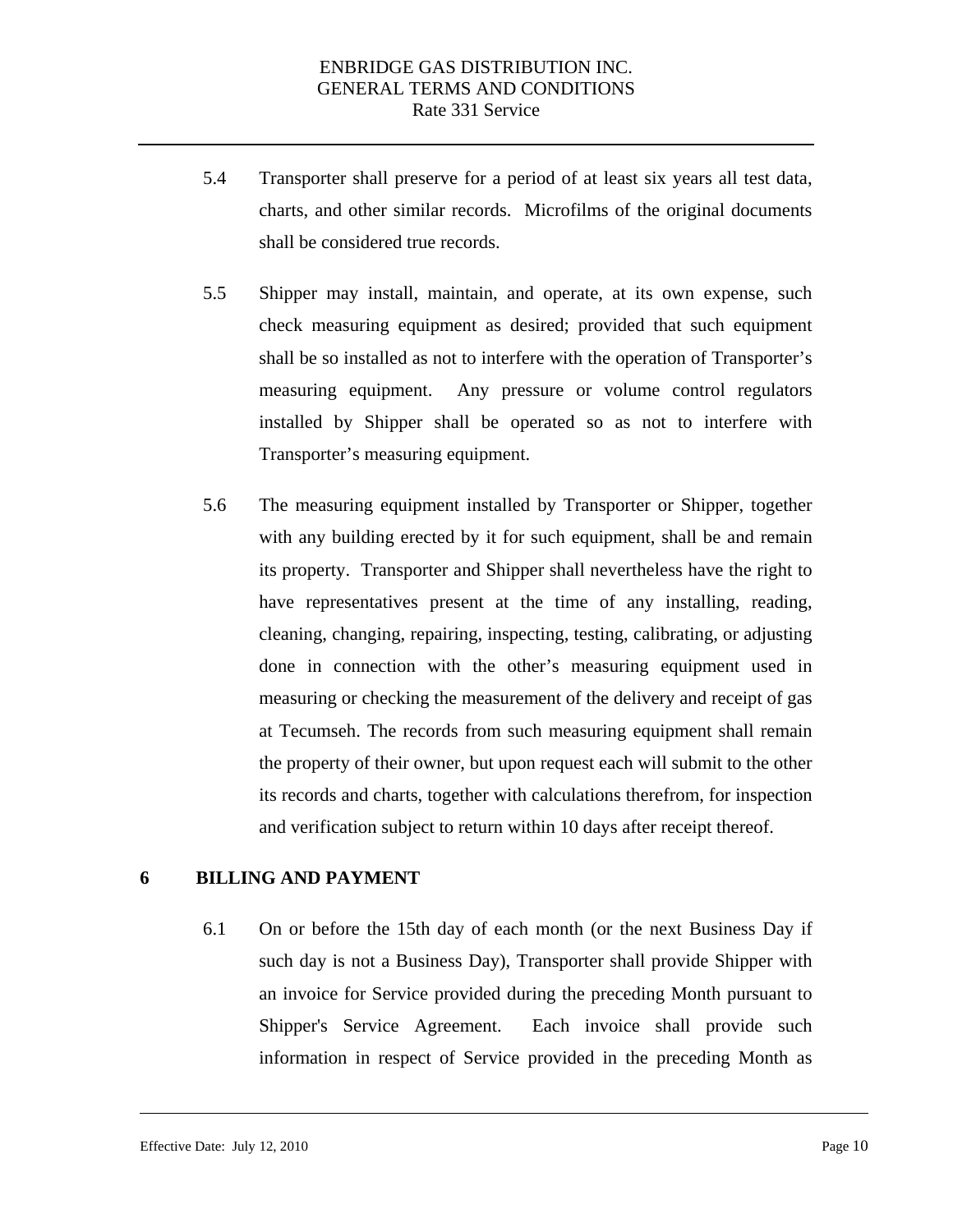Shipper may request (acting reasonably). Shipper shall pay each invoice on or before the 25th day of each month (or the next Business Day if such day is not a Business Day).

- 6.2 Shipper shall have the right to examine at any reasonable time the books, records, and accounts of Transporter to verify any amount payable by Shipper to Transporter for Service under Shipper's Service Agreement; provided that such examination shall be completed within six months following the end of the Contract Year in respect of which such amount is payable.
- 6.3 Should Shipper fail to pay all of the amount of any invoice as herein provided when such amount is due, interest on the unpaid portion of the invoice shall accrue at a rate per annum equal to the minimum commercial lending rate of The Toronto-Dominion Bank in effect from time to time, from the due date until the date of payment. If such failure to pay continues for 30 days after payment is due, in addition to any other remedy Transporter may have under Shipper's Service Agreement, Transporter may suspend Service to Shipper thereunder until such amount is paid.

However, if Shipper in good faith disputes the amount of any such invoice or part thereof and pays to Transporter such amounts as Shipper concedes to be correct within such 30 day period, and if at any time thereafter within 20 days of Transporter's demand therefor Shipper furnishes a surety bond for the amount in dispute, in a form satisfactory to Transporter (acting reasonably), assuring payment to Transporter of the amount ultimately found due upon such invoice after a final determination, then Transporter shall not be entitled to suspend Service to Shipper under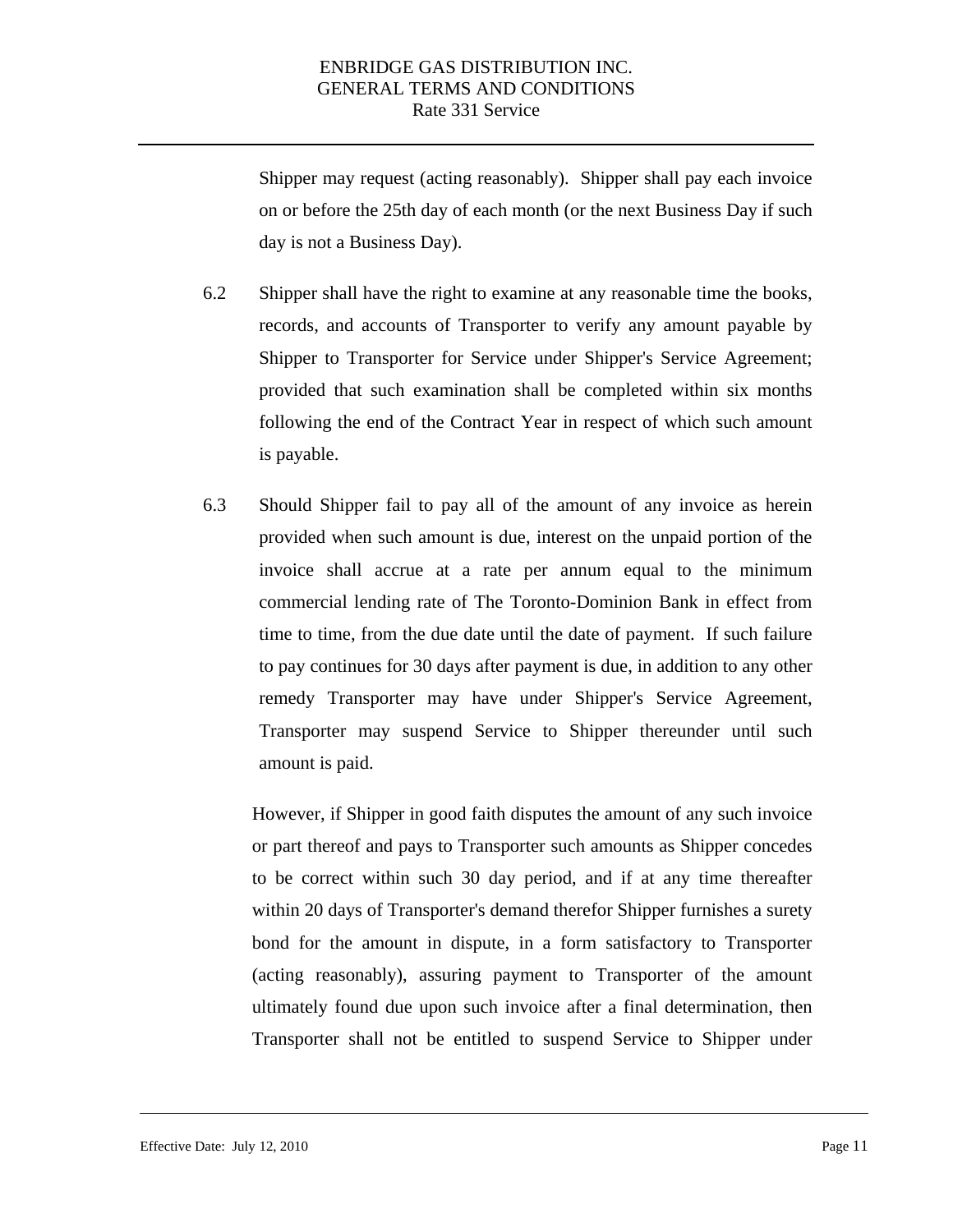<span id="page-12-0"></span>Shipper's Service Agreement because of such non-payment, unless and until a default occurs in relation to the conditions of such bond.

- 6.4 In the event it is found that, at any time, Shipper has been overcharged or undercharged for Service and Shipper has paid the invoice containing such overcharge or undercharge, the following procedure will apply:
	- (a) Transporter will refund the amount of any such overcharge together with interest on such amount at a rate per annum equal to the minimum commercial lending rate of The Toronto-Dominion Bank in effect from time to time, calculated from the time such overcharge was paid to the date of the refund. If such refund is made by means of credit on an invoice from Transporter to Shipper, the date of the refund shall be the date upon which the bill reflecting such credit is payable by Shipper to Transporter; or
	- (b) Shipper will pay the amount of any such undercharge without interest; provided that a claim therefor must be made within 60 days from the date of discovery of such error and also within 12 months from the date of payment of the invoice containing such overcharge or undercharge.

#### **7 PRIORITY AND CURTAILMENT OR INTERRUPTION OF SERVICE**

7.1 There are three levels of priority: (i) FT Service for one year or greater shall have the highest level of priority for Service in any Day and, thereafter, (ii) FT Service for less than one year, and then (iii) IT Service. Transporter shall implement any curtailment or interruption of Service pursuant to Section 7.2 or 7.3 based on these levels of priority, in ascending order from the lower to the higher level of priority. For certainty, Transporter shall curtail IT Service first. If further curtailment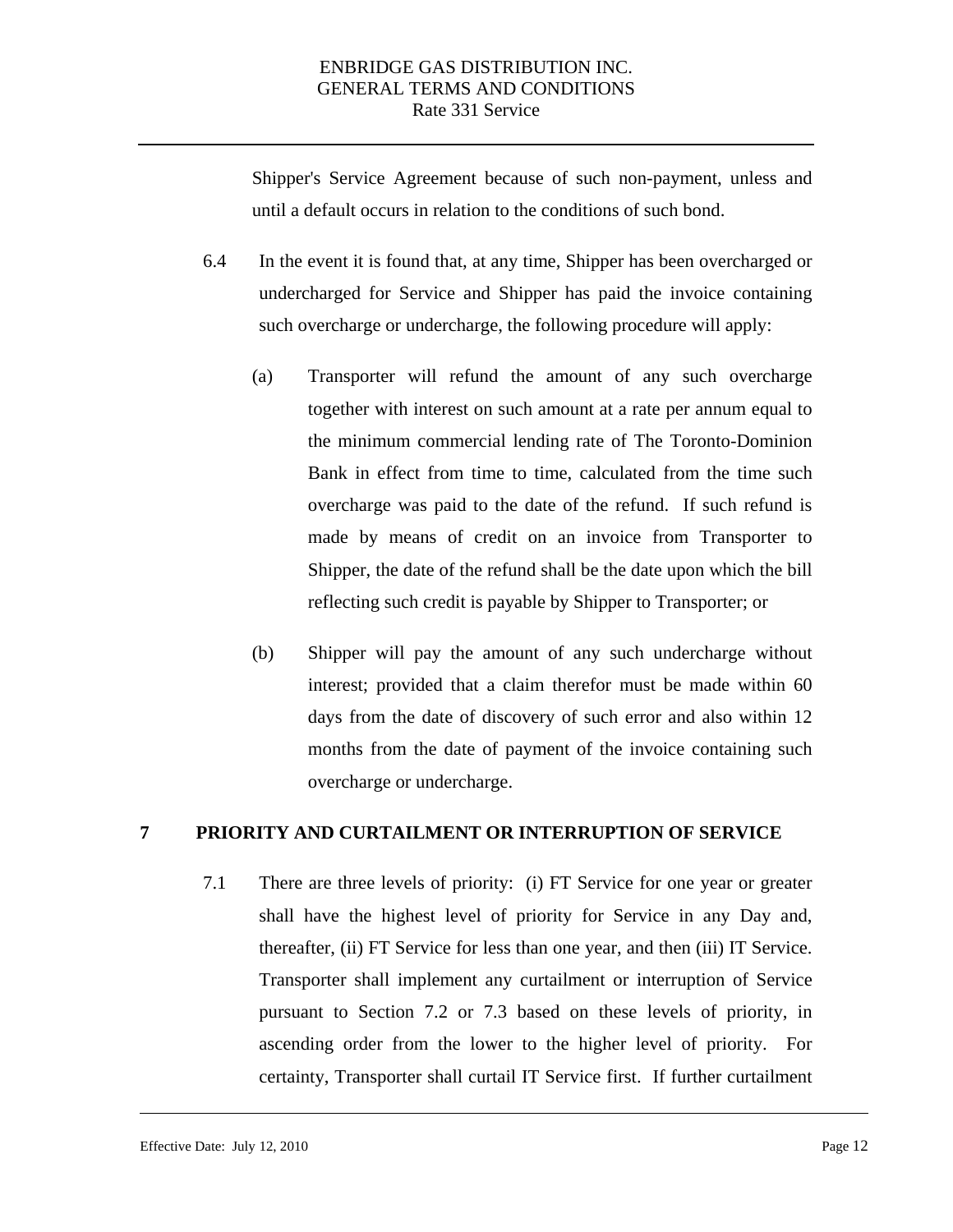is necessary, Transporter shall curtail FT Service for less than one year, followed by FT Service for one year or greater, only if necessary. Any such curtailment or interruption shall be proportional among Shippers within each level of priority, based on the levels of Service contemplated by their respective Confirmations.

- 7.2 Transporter may curtail or interrupt Service to Shippers, according to their individual level(s) of priority, for such periods as may reasonably be required for the purpose of accomplishing any planned repairs, maintenance, replacement or other upgrading, or other work related to the Tecumseh Pipeline. Transporter shall endeavour to consult with all affected Shippers in the process of fixing a schedule for such planned work, but Transporter shall have the right to fix such schedule to suit Transporter's convenience. Transporter shall give all affected Shippers a notice indicating the schedule for such planned work and the likely degree of curtailment or interruption, at least three days prior to the commencement of such planned work.
- 7.3 Transporter may also curtail or interrupt Service to Shippers according to their individual level(s) of priority, for such periods as may reasonably be required, in the event that unforeseen circumstances (including without limitation an event of *force majeure*) affecting the Tecumseh Pipeline prevent Transporter from providing Service according to the applicable Confirmation(s). Transporter shall give Shipper a notice to that effect as soon as is reasonably possible.
- 7.4 Transporter may curtail or interrupt Service to any Shipper to the extent of the failure by Niagara Gas to deliver gas to Shipper, or for Shipper's account, at Tecumseh or by Union Gas to receive gas delivered by Shipper, or for Shipper's account, at Dawn.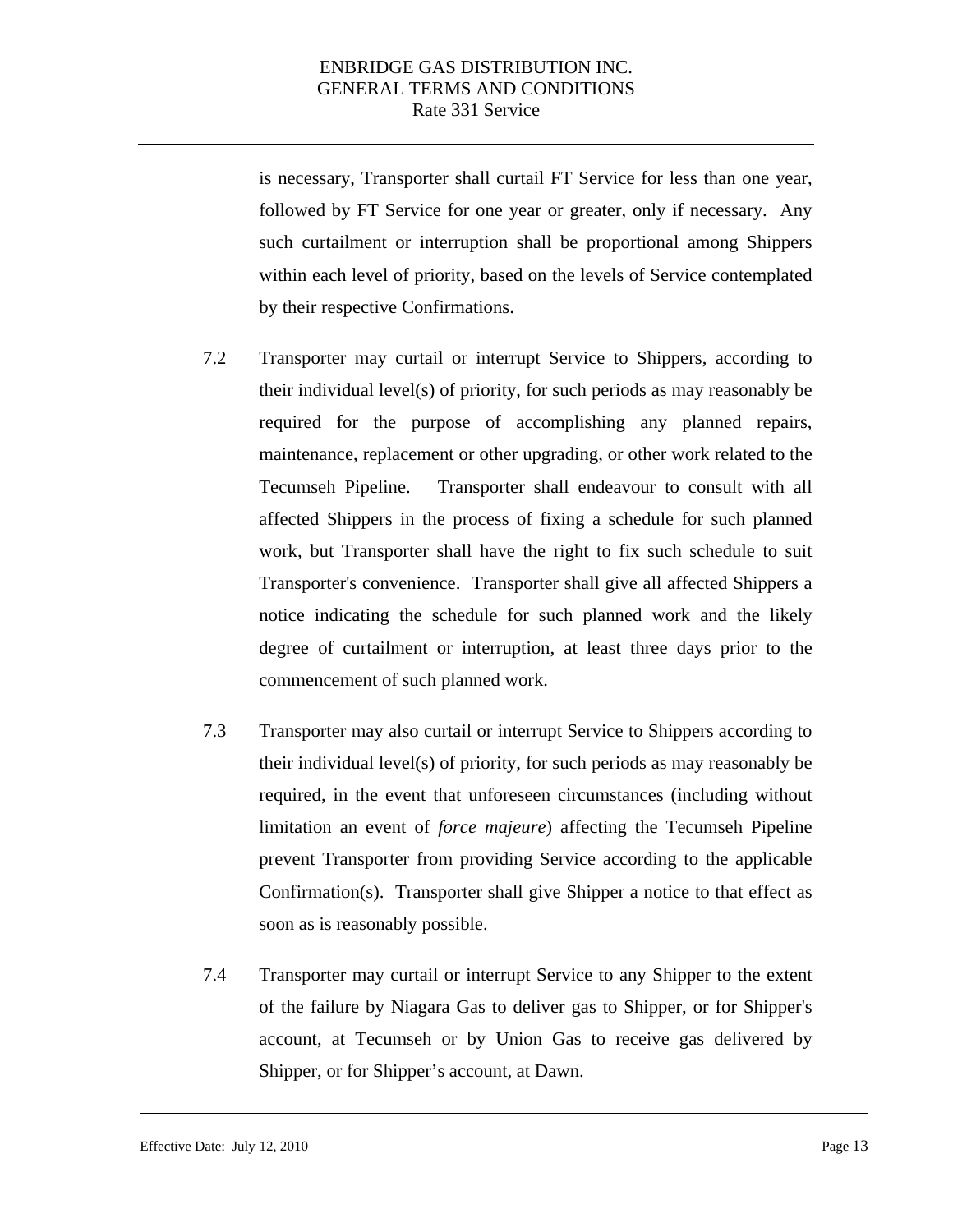7.5 In the event that Transporter curtails or interrupts gas transmission service on a firm basis, the Maximum Daily Volume during the period of such curtailment or interruption will be deemed to be equal to the average daily volume that Transporter transported for, and delivered to, Shipper during that period.

#### **8 FORCE MAJEURE**

8.1 The term "*force majeure*" means any of the following uncontrollable events: acts of God, strikes, lockouts or other industrial disturbances, acts of the public enemy, wars, blockades, insurrections, riots, epidemics, landslides, lightning, earthquakes, fires, storms, crevasses, floods, washouts, arrests and restraints of any governmental body or authority (civil or military) and people, civil disturbances, explosions, breakage or accidents to machinery or pipelines, testing (as required by any governmental authority or as deemed necessary by Transporter for the safe and reliable operation of the Tecumseh Pipeline), hydrate obstructions of pipelines or appurtenances thereto, inability to obtain labour, materials, or equipment, inability to obtain permits, orders, or other authorizations, orders of any court, board or governmental authority having jurisdiction, any claim by any third party that any covenant or obligation of such third party is suspended by reason of an event of force majeure, including without limitation any such claim by any transporter, seller, or buyer of gas for, to, or from Transporter or Shipper, or any other cause, whether of the kind herein enumerated or otherwise, that is not reasonably in the control of the affected party or that is occasioned by the necessity of making repairs to or reconditioning machinery, equipment, or pipeline facilities not resulting from the default or negligence of such party and which by the exercise of due diligence such party is unable to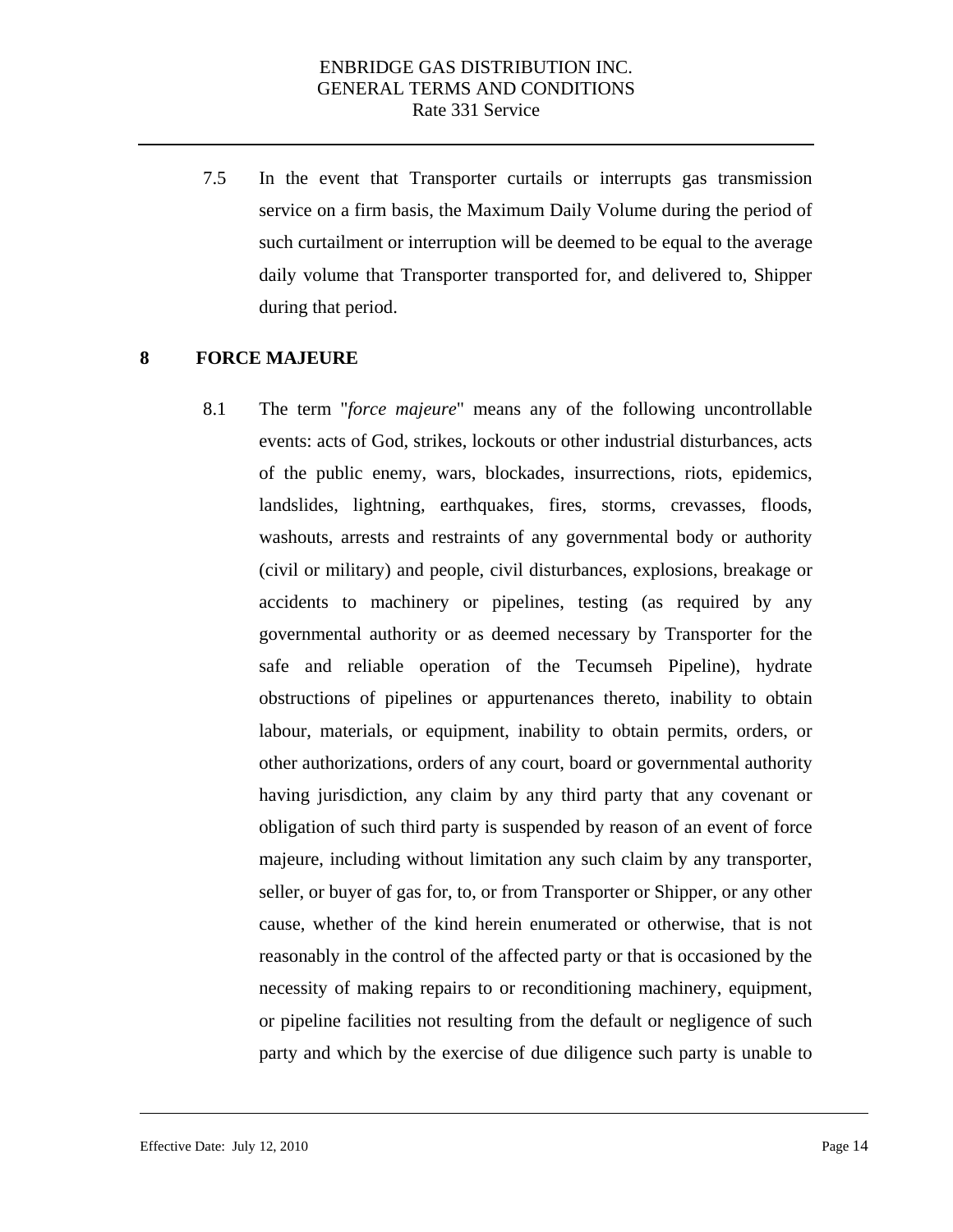prevent or overcome. Nevertheless, a lack of funds or other financial cause shall not constitute an event of *force majeure*.

- 8.2 If either party is unable to perform its obligations under or to otherwise comply with the provisions of the Service Agreement, and if such inability is caused by or materially contributed to by an event of *force majeure*, such inability shall be deemed not to be a breach of the Service Agreement by such party, but such party shall use due diligence to remedy the cause(s) thereof with reasonable dispatch. Nevertheless, the settlement of strikes or lockouts shall be entirely within the affected party's discretion, and such due diligence requirement shall not require the settlement of a strike or lockout by acceding to the demands of the opposing party when such course of action is inadvisable in the opinion of the affected party (acting reasonably).
- 8.3 If an event of *force majeure* occurs, the affected party shall give the other party a notice to that effect within a reasonable time thereafter, briefly describing the cause(s) thereof to the extent known at the time.

#### **9 NOMINATIONS AND SCHEDULING**

9.1 Transporter will provide Shipper prior to any Day with the following two Nomination Cycles, and corresponding Confirmations, for Service during the Day according to the following timeline:

| Nomination<br>Cycle | <b>Nomination</b><br><b>Time</b> | Confirmation<br><b>Time</b> |
|---------------------|----------------------------------|-----------------------------|
| Timely              | 1130 CCT                         | 1630 CCT                    |
| Evening             | 1800 CCT                         | 2200 CCT                    |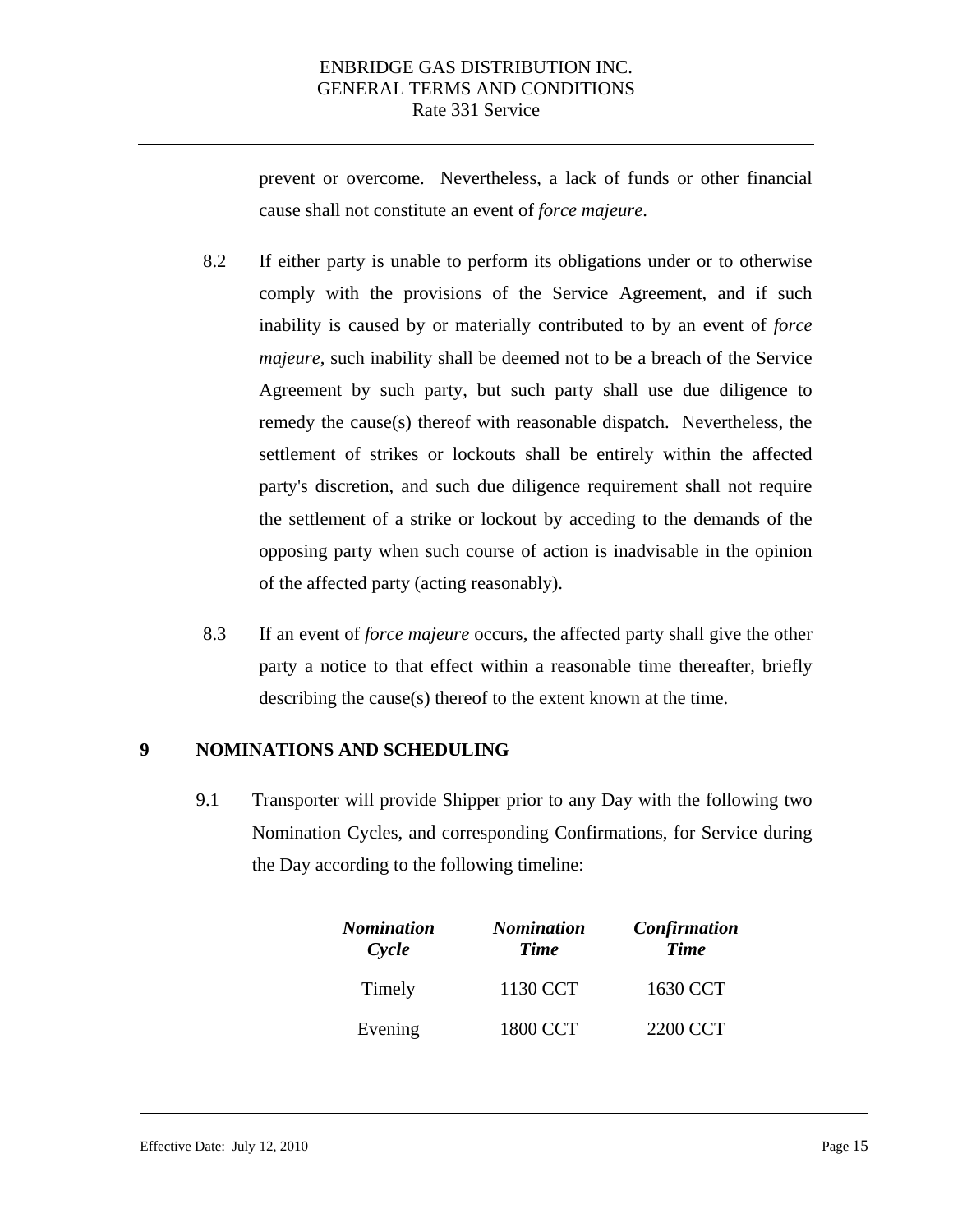Transporter will schedule Service for any Day, under either Nomination Cycle, to commence effective at 0900 hours Central Standard Time on the Day.

9.2 Transporter will also provide Shipper during any Day with the following two Nomination Cycles, and corresponding Confirmations, for Service on the same Day according to the following timeline:

| <b>Nomination</b><br>Cycle | <b>Nomination</b><br><b>Time</b> | Confirmation<br><b>Time</b> |
|----------------------------|----------------------------------|-----------------------------|
| Intra-Day 1                | 1000 CCT                         | 1400 CCT                    |
| Intra-Day 2                | 1700 CCT                         | 2100 CCT                    |

Transporter will schedule Service during any Day to commence effective at the following times during the Day:

| <b>Nomination Cycle</b> | <b>Effective Time</b> |  |
|-------------------------|-----------------------|--|
| Intra-Day 1             | 1700 CST              |  |
| Intra-Day 2             | 2100 CST              |  |

- 9.3 For any Day in which Shipper wishes Transporter to provide FT Service or IT Service, as the case may be, Shipper shall give Transporter a fully completed Nomination in any of the Nomination Cycles for the Day. Shipper may thereafter give Transporter a Nomination for such Service in any subsequent Nomination Cycle for the Day in accordance with Section 9.1 or 9.2, or both, at Shipper's option.
- 9.4 Shipper may give a fully completed Nomination to Transporter in any of the Nomination Cycles for two or more Days. Shipper may thereafter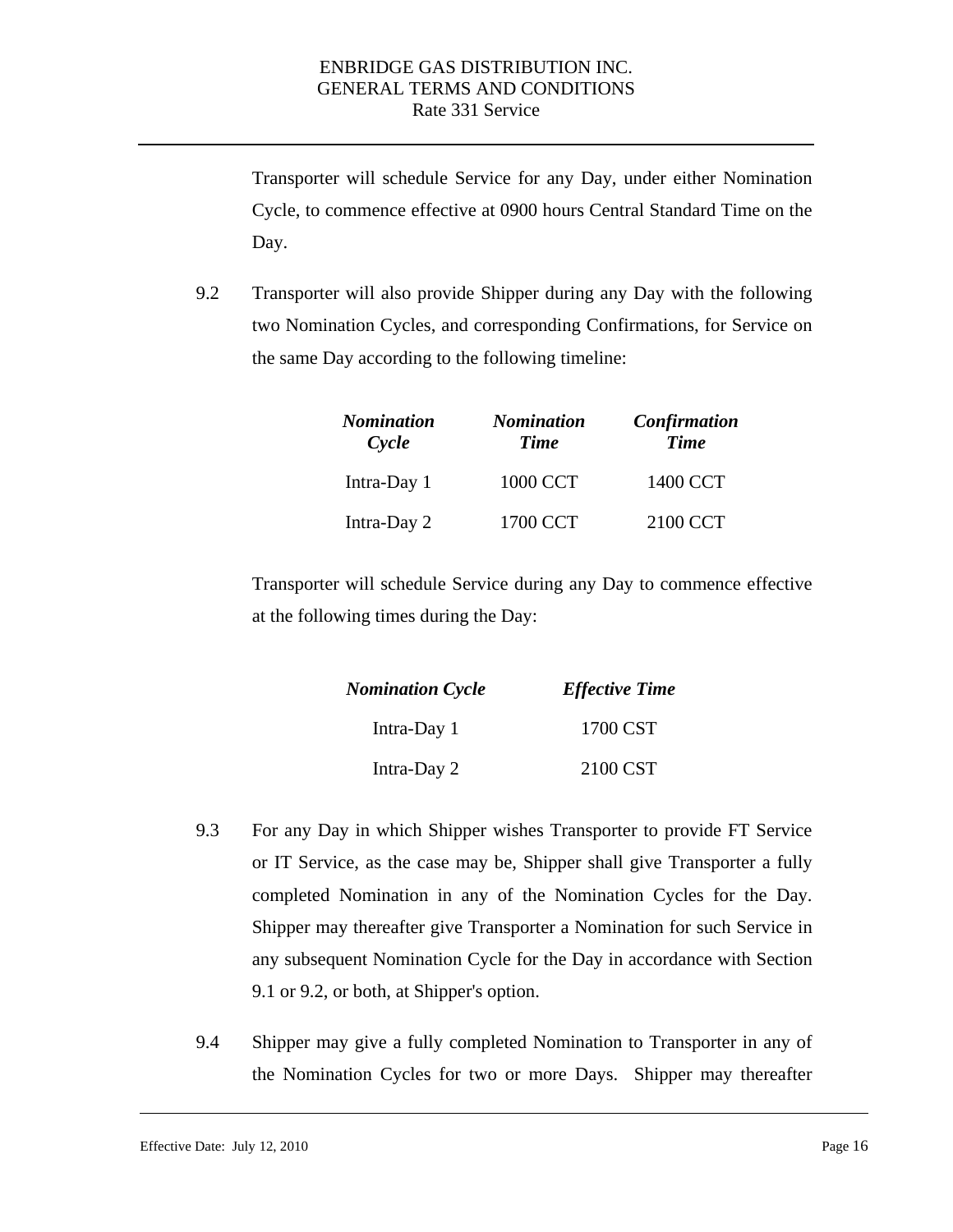will otherwise remain in effect for each Day specified therein. change the Nomination for the second or any subsequent Day specified in the original Nomination by giving Transporter a new Nomination in the corresponding Nomination Cycle for the Day. A multi-Day Nomination

- 9.5 Each Nomination shall be given by electronic means or facsimile in accordance with the applicable timeline specified in Sections 9.1 and 9.2. Shipper shall not give Transporter more than one Nomination for a single Service Agreement in any Nomination Cycle, for either Service, and the level of Service specified therein shall not exceed the applicable Maximum Daily Quantity. Shipper shall not give Transporter a single Nomination for two or more Service Agreements.
- Tecumseh Pipeline. In that event, Transporter shall determine Shipper's 9.6 Transporter shall accept Shipper's Nomination for FT Service in the Timely Cycle for any Day by giving Shipper a Confirmation that schedules Shipper's Nomination for the Day, unless Transporter anticipates (acting reasonably) that Tecumseh Pipeline Capacity for the Day would be restricted in some fashion by operating conditions on the proportional share of such restricted Tecumseh Pipeline Capacity, based on the levels of Service specified in all Nominations for FT Service in the Timely Cycle. Transporter shall then give Shipper a Confirmation scheduling a lower level of FT Service corresponding to such proportional share. Each Confirmation shall be given by electronic means or facsimile in accordance with the applicable timelines specified in Section 9.1.
- 9.7 Transporter may accept Shipper's Nomination for FT Service in any subsequent Nomination Cycle, in whole or in part, or reject it entirely based on the operating conditions that Transporter anticipates (acting reasonably) will prevail on the Tecumseh Pipeline during the Day.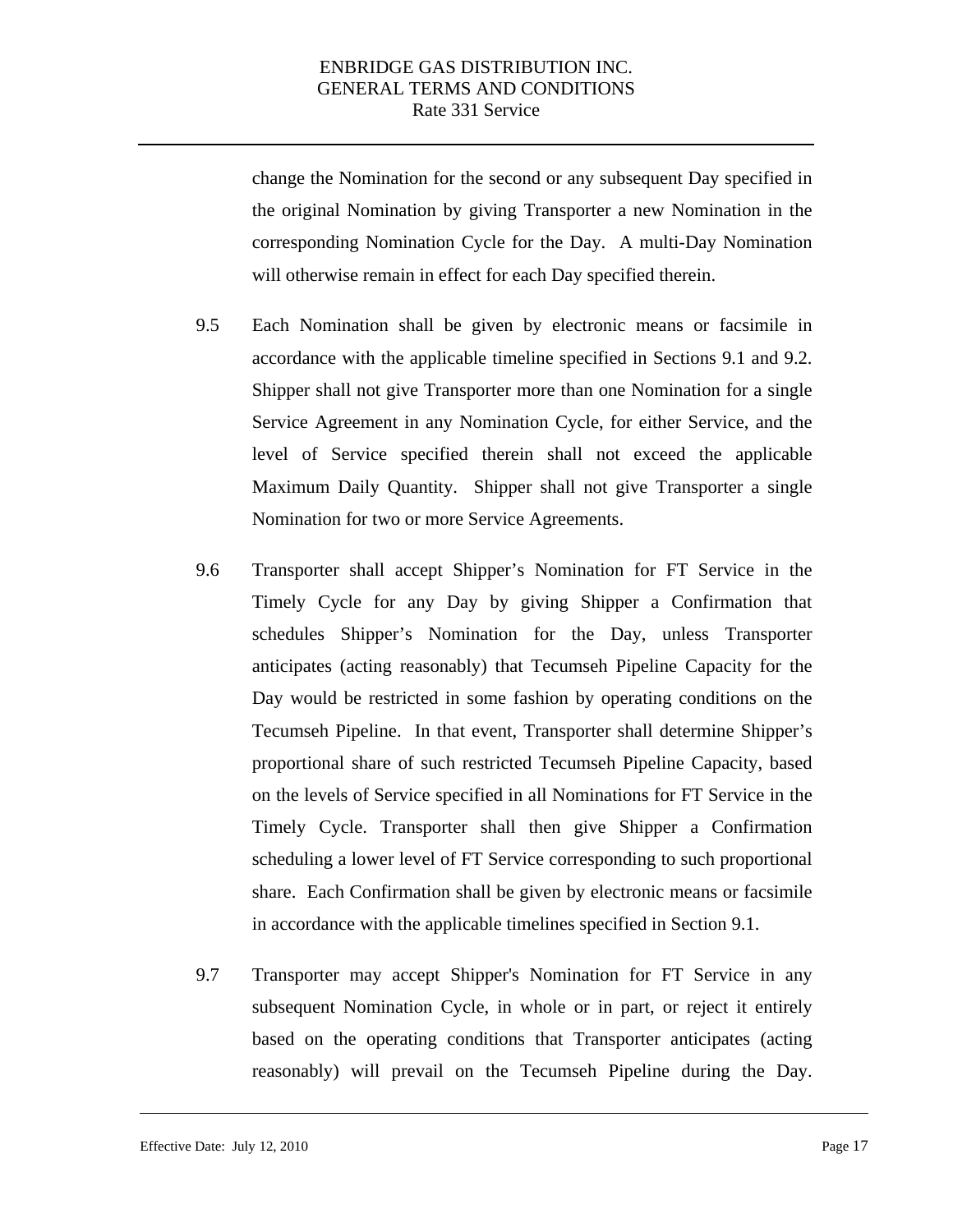Transporter shall give Shipper a Confirmation that schedules the accepted level of FT Service for the Day or, if none is accepted, a Confirmation that schedules a nil level of FT Service for the Day. Each Confirmation shall be given by facsimile or electronic means in accordance with the applicable timelines specified in Sections 9.1 and 9.2.

- 9.8 Transporter shall accept Shipper's Nomination for IT Service in the Timely Cycle for any Day by giving Shipper a Confirmation that schedules Shipper's Nomination for the Day, unless Transporter anticipates (acting reasonably) that Tecumseh Pipeline Capacity available for IT Service in the Day, after scheduling FT Service in the Timely Cycle, would not be sufficient to schedule all Nominations for IT Service in the Timely Cycle. In that event, Transporter shall determine Shipper's proportional share of available Tecumseh Pipeline Capacity, based on the levels of IT Service specified in all Nominations for IT Service in the Timely Cycle. Transporter shall then give Shipper a Confirmation scheduling a lower level of IT Service corresponding to such proportional share. Each Confirmation shall be given by facsimile or electronic means in accordance with the applicable timelines specified in Section 9.1.
- 9.9 Transporter may accept Shipper's Nomination for IT Service in any subsequent Nomination Cycle, in whole or in part, or reject it entirely based on the amount of Tecumseh Pipeline Capacity that Transporter anticipates (acting reasonably) will be available for IT Service during the Day. Transporter shall give Shipper a Confirmation that schedules the accepted level of IT Service for the Day or, if none is accepted, a Confirmation that schedules a nil level of IT Service for the Day. Each Confirmation shall be given by electronic means or facsimile in accordance with the applicable timelines specified in Sections 9.1 and 9.2.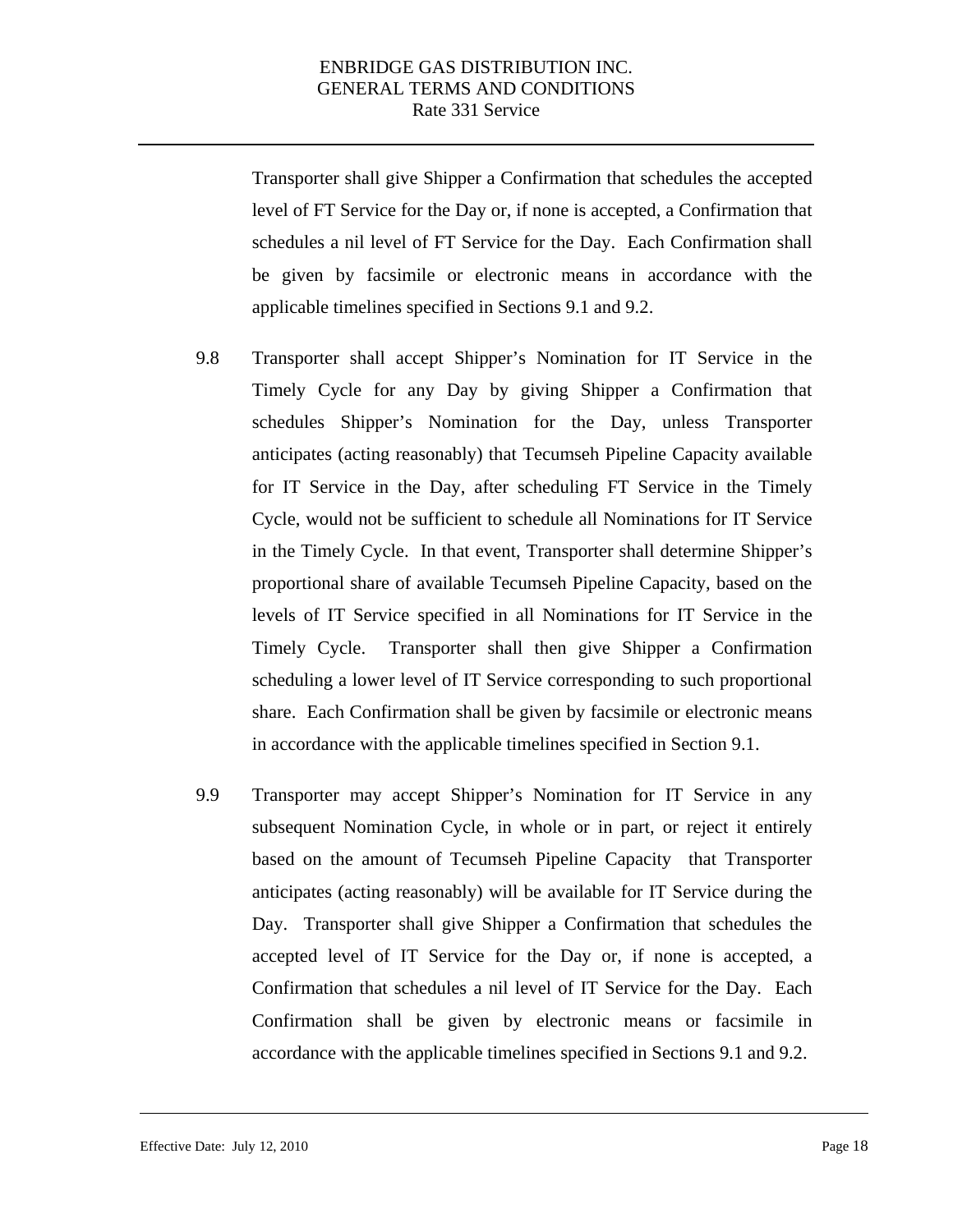### **10 ALLOCATION OF RECEIPTS AND DELIVERIES**

- 10.1 The total volume of gas received by Transporter at Tecumseh during any period shall be allocated proportionally among all Shippers that have Confirmations during the period, using as allocation factors the levels of Service according to the applicable Confirmations. The volume of gas so allocated to each Shipper shall constitute Shipper's Receipt Volume during the period.
- 10.2 The total volume of gas delivered by Transporter at Dawn during any period shall be allocated proportionally among all Shippers that have Confirmations during the period, using as allocation factors the levels of Service according to the applicable Confirmations. The volume of gas so allocated to each Shipper shall constitute Shipper's Delivery Volume during the period.
- 10.3 In the event that Transporter provides Shipper with both FT and IT Service to Dawn during any period, Shipper's Delivery Volume during the period shall be allocated as follows.
	- (a) first to FT Service, until the amount so allocated is equal to the sum of the level(s) of FT Service according to the applicable Confirmation(s); and
	- (b) then to IT Service.

### **11 IMBALANCES**

11.1 Transporter shall keep to a minimum the imbalance(s) between Shipper's Receipt Volume and Shipper's Delivery Volume during any period. Nevertheless, whenever Transporter determines that there is such an imbalance, Transporter may give Shipper a notice to that effect in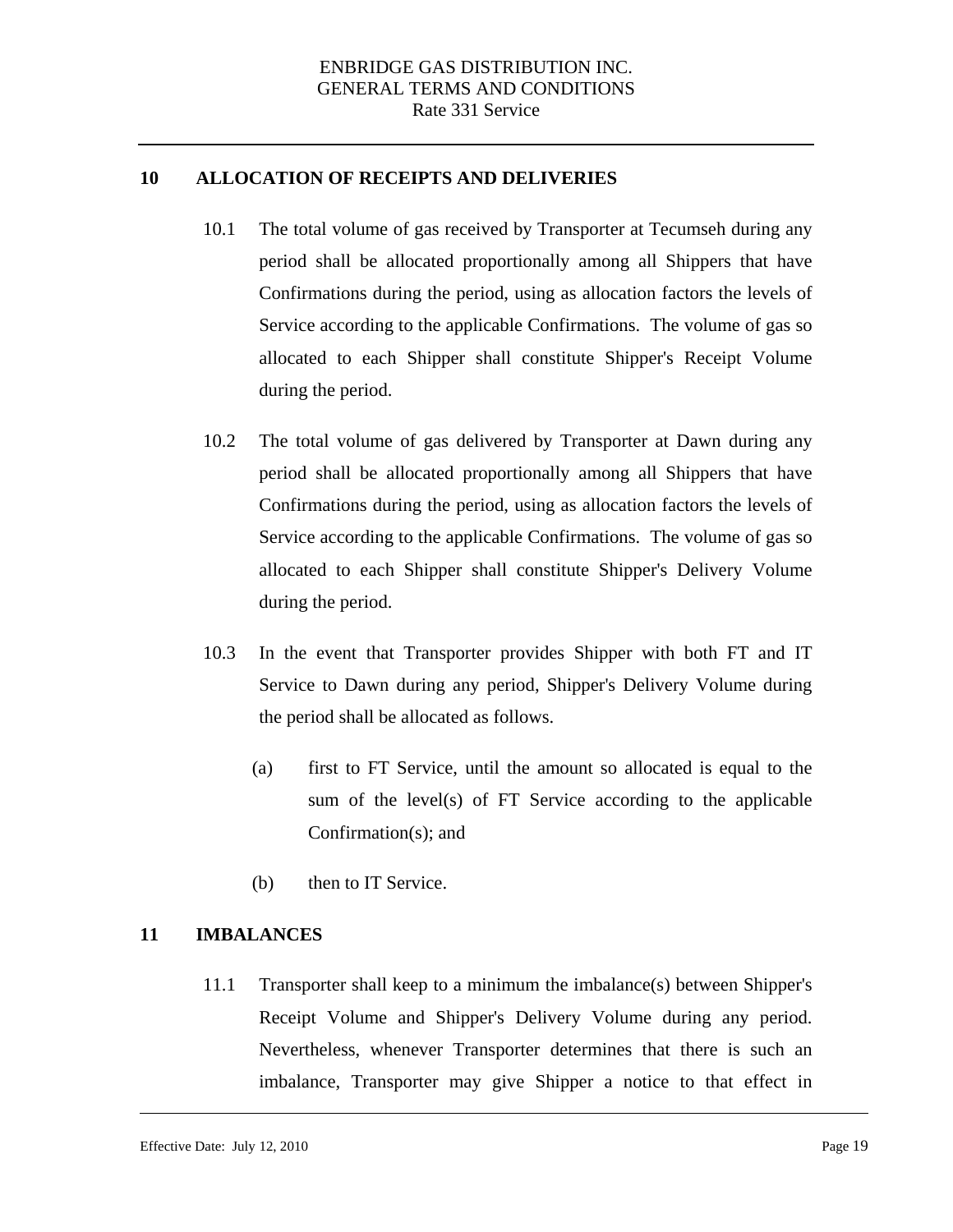<span id="page-20-0"></span>Transporter's sole discretion, indicating the amount of the imbalance. Within 10 Days thereafter, Transporter shall eliminate the imbalance by adjusting, as required, the volume of gas that Transporter would otherwise deliver to Shipper, or for Shipper's account, at Dawn or by such other method as may be agreed upon by Transporter and Shipper.

- 11.2 Shipper shall keep to a minimum the imbalance(s) between Shipper's Receipt Volume during any period and the level(s) of Service according to the applicable Confirmation(s) during the period. Nevertheless, whenever Transporter determines that there is such an imbalance, Transporter may give Shipper a notice to that effect in the Transporter's sole discretion, indicating the amount of the imbalance. Promptly after receiving notice from Transporter, Shipper shall take action to eliminate the imbalance as soon as practicable.
- 11.3 Deliveries of gas to Transporter at Tecumseh shall be made by Shipper, or for Shipper's account, such that Transporter will be able to receive such gas at uniform hourly rates of flow to the extent permitted by operating conditions. Deliveries of gas by Transporter at Dawn shall be received by Shipper, or for Shipper's account, such that Transporter will be able to deliver such gas at uniform hourly rates of flow to the extent permitted by operating conditions.

# **12 RECEIPT AND DELIVERY PRESSURES**

12.1 Deliveries of gas to Transporter by Shipper, or for Shipper's account, at Tecumseh shall be made at such pressures as will enable the gas to flow into the Tecumseh Pipeline but in no event less than 5 380 kPa (780 psig) during the Winter Period and 5 170 kPa (750 psig) during the Summer Period.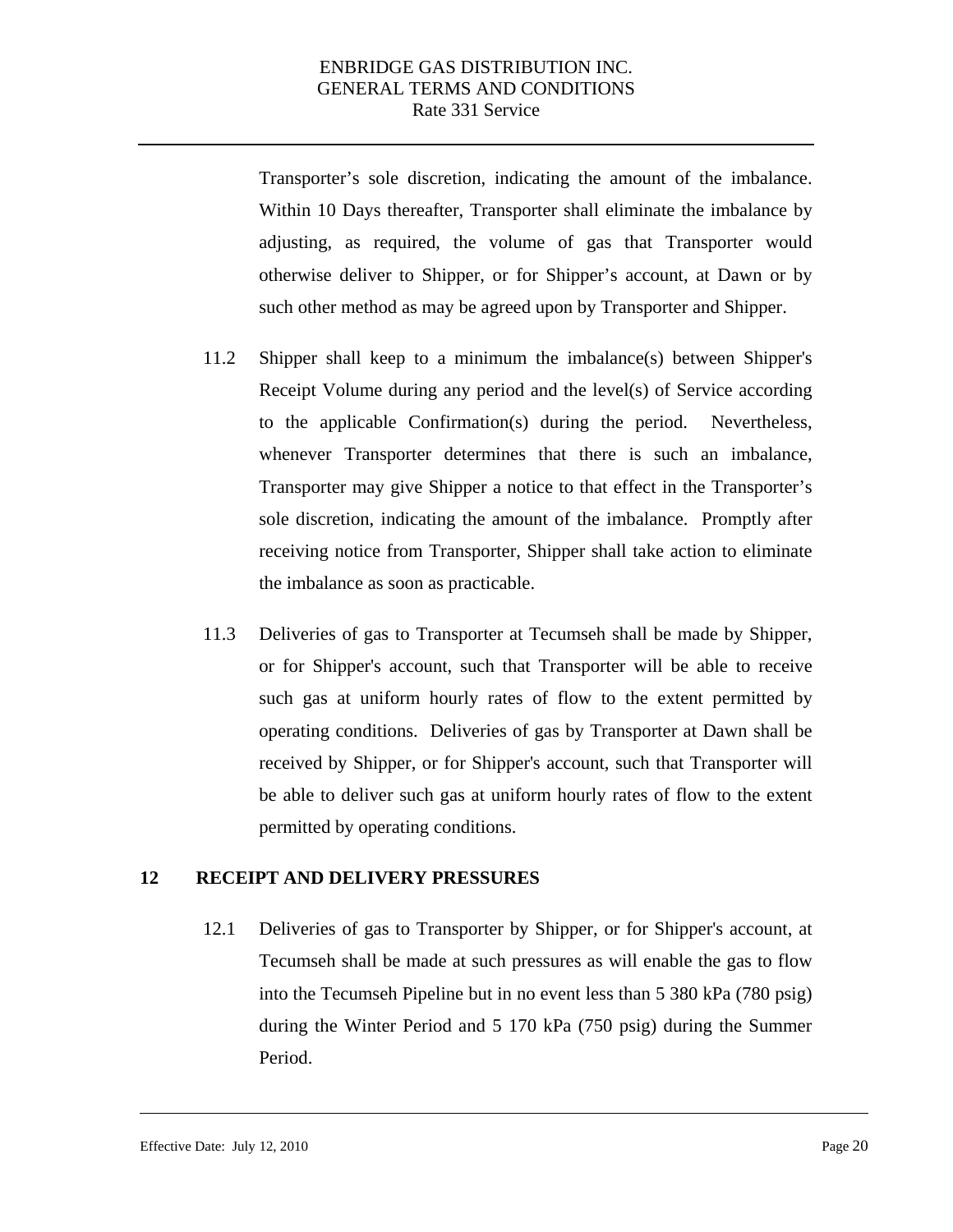12.2 Deliveries of gas by Transporter to Shipper, or for Shipper's account, at Dawn shall be made at such pressures as will enable the gas to flow into the facilities of the Union Gas, but in no event greater than 4 850 kPa (700 psig) in both the Winter Period and the Summer Period, unless Transporter otherwise consents.

### **13 CONTROL AND POSSESSION OF GAS**

- 13.1 Shipper warrants that it owns or controls, and has the right to deliver, the gas that is delivered by Shipper, or for Shipper's account, and received by Transporter under the Service Agreement. Shipper shall indemnify and save harmless Transporter against all claims, actions, or damages arising from any adverse claims by any person claiming an ownership interest in the gas so delivered to Transporter, in the manner contemplated by Article 16.
- 13.2 Upon receiving gas from Shipper, or for Shipper's account, at the Tecumseh, Transporter shall be in exclusive control and possession of such gas and shall be responsible for any loss thereof, and for any and all injury or damage caused thereby, until such gas has been delivered to Shipper, or for Shipper's account, at Dawn. Thereafter, Shipper shall be in exclusive control and possession of such gas and shall be responsible for any and all injury or damage caused thereby.

### **14 FINANCIAL INFORMATION AND SECURITY**

14.1 Shipper shall provide Transporter with any financial information that Transporter requests (acting reasonably) prior to providing Service in order that Transporter may establish Shipper's creditworthiness. Transporter may request Shipper to provide to Transporter, as a condition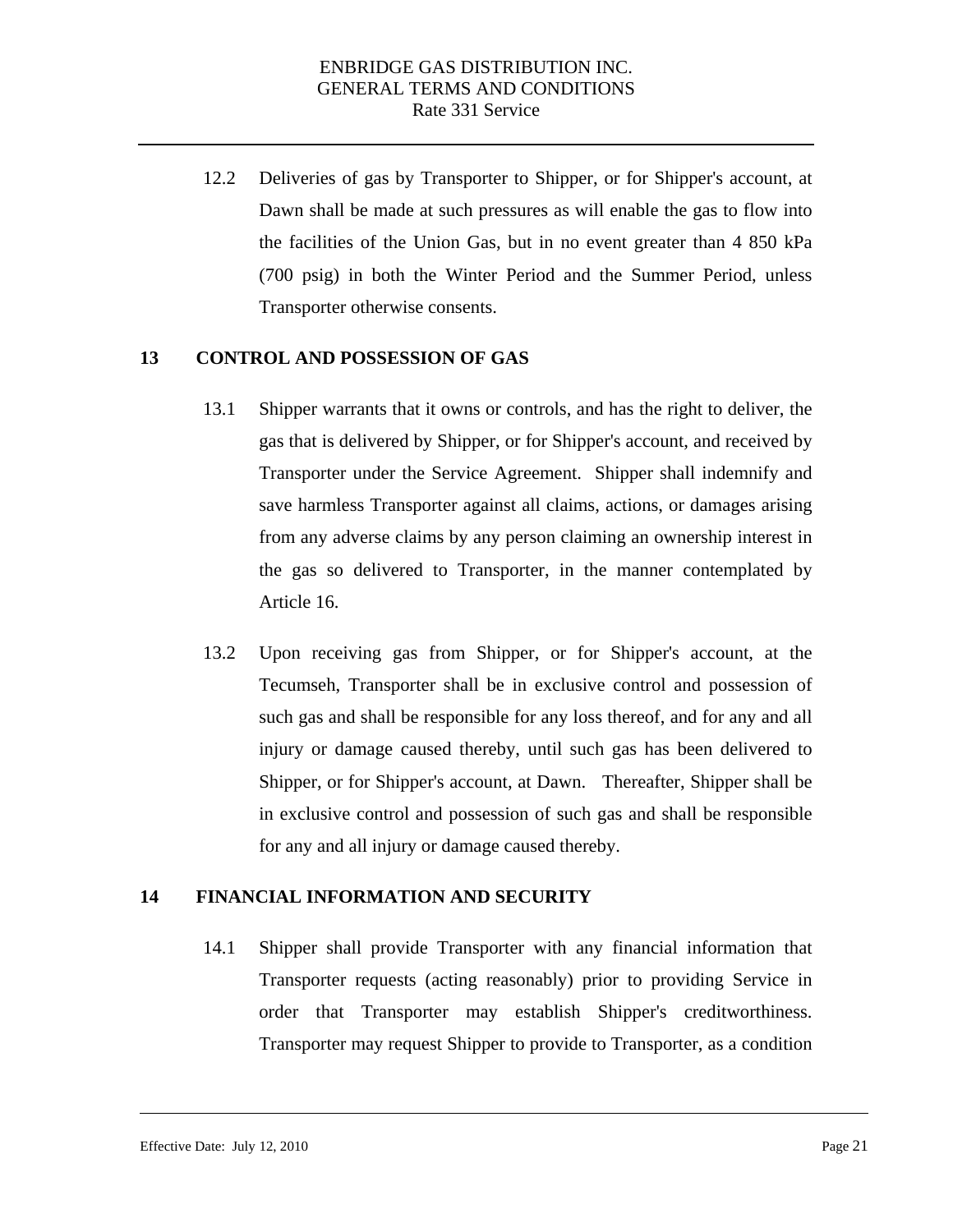of providing Service, such financial security as Transporter may require (acting reasonably).

- 14.2 If Transporter has a reasonable basis for concern in respect of Shipper's creditworthiness at any time during the Term, Transporter may request, and Shipper shall provide, an irrevocable letter of credit, issued by a financial institution acceptable to Transporter, in an amount equal to the value of, as the case may be, (a) Transporter's monthly demand charge as specified in the Rate 331 Schedule for a period of three Months; or (b) Transporter's monthly commodity charge under the Rate 331 Schedule for a period of three months as if Shipper's Delivery Volume in each such Month were equal to the average of its Delivery Volumes during the previous 12 Months.
- 14.3 A failure by Shipper to provide financial security pursuant to this Article 14 shall be deemed to be a failure to perform an obligation of Shipper for the purposes of Article 15.

### **15 DEFAULT AND TERMINATION**

- 15.1 If either Transporter or Shipper fails to perform any of its obligations under or to otherwise comply with the provisions of the Service Agreement, then the other party may treat such failure as a default and may elect to terminate the Service Agreement by giving the party in default a notice to that effect, briefly describing the default.
- 15.2 If such a notice is given, the party in default will have 30 days in which to remedy the default. If the party in default remedies the default within the 30-day period, then such notice shall be deemed to be withdrawn and the Service Agreement shall continue in full force and effect. If the party in default does not remedy the default within the 30-day period, then the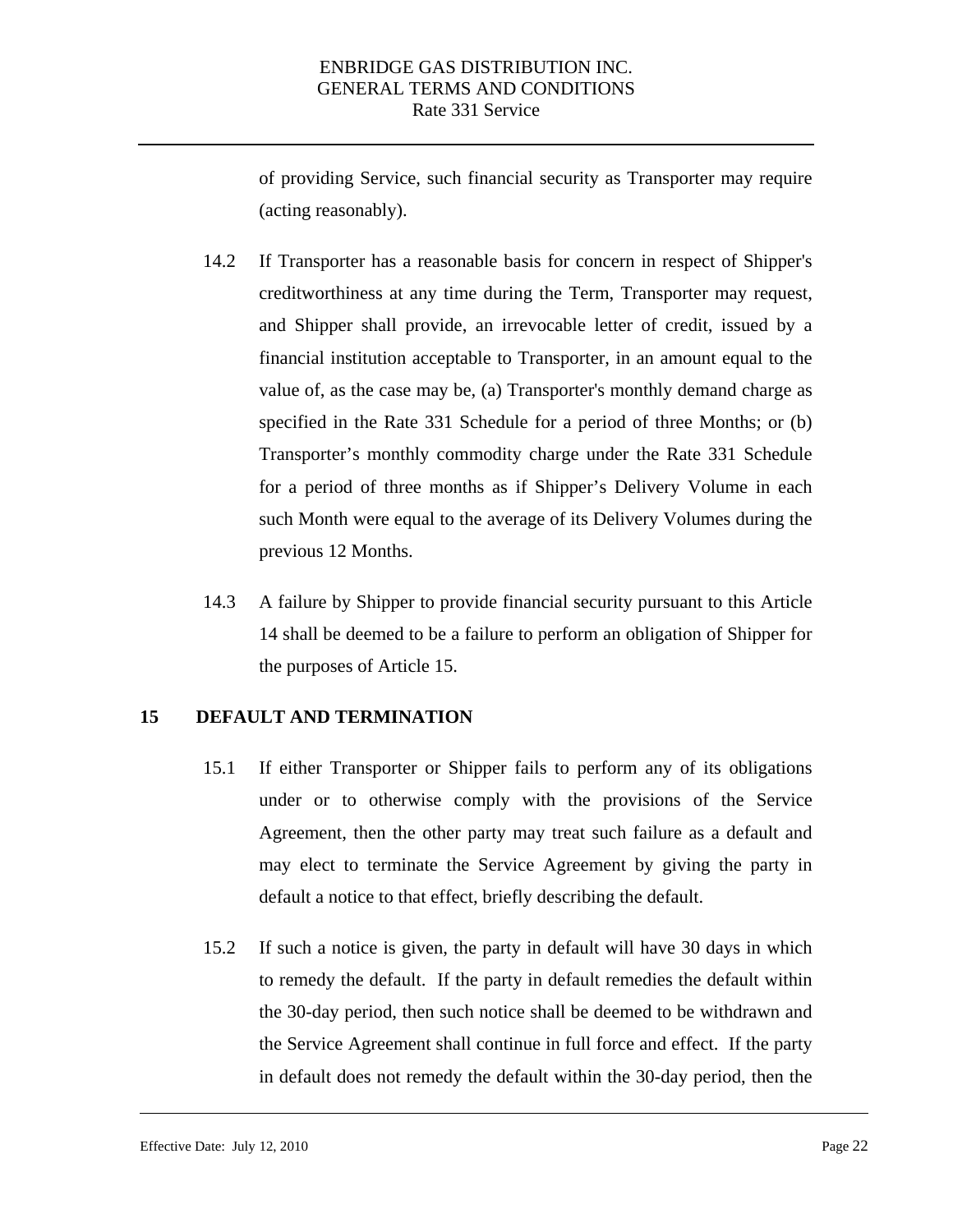Service Agreement shall thereupon terminate. Any such termination shall be without prejudice to any remedy to which the party not in default may be entitled for breach of the Service Agreement.

15.3 No waiver by either Transporter or Shipper of any one or more defaults by the other in performance of any provisions of the Service Agreement shall operate or be construed as a waiver of any future default or defaults, whether of a like or a different character. Transporter may waive compliance with provisions of the Service Agreement so long as such is done in a manner that would not be unjustly discriminatory.

## **16 INDEMNIFICATION**

- 16.1 Each party shall be liable for and shall indemnify and save harmless the other party from and against any and all claims, demands, suits, actions, damages, costs, losses, and expenses of whatsoever nature arising out of or in any way connected, either directly or indirectly, with any act, omission, or default arising out of the negligence or wilful default of such party.
- 16.2 Notwithstanding Section 16.1:
	- (a) Transporter and Shipper shall have no liability for, nor any obligation to indemnify and save harmless the other from, any claim, demand, suit, action, damage, cost, loss, or expense that is indirect, special, or consequential in nature;
	- (b) Transporter shall have no liability or obligation to indemnify and save harmless Shipper in respect of a failure for any reason whatsoever, other than Transporter's negligence or wilful default, to provide Service under any Service Agreement, the Rate 331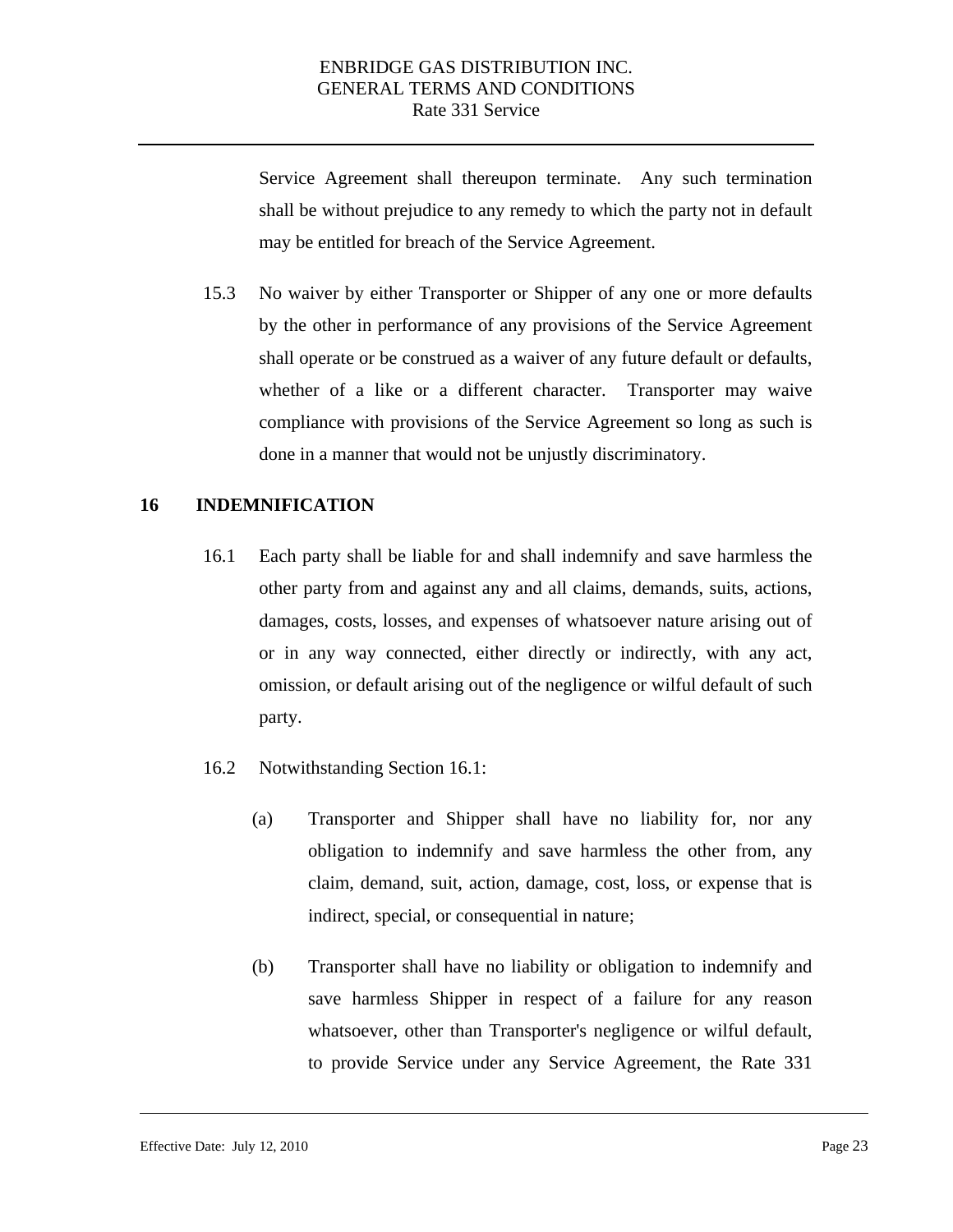Schedule and the applicable Service Schedule, and no such failure shall relieve Shipper of its obligation to pay Transporter's monthly demand charges under the Rate 331 Schedule except as therein or herein provided; and

- (c) neither Transporter nor Shipper shall be liable to indemnify the other unless the party requesting indemnification gives reasonably prompt notification to the other party after being served any claim, suit, or action for or in respect of which indemnification is to be claimed.
- 16.3 If a notice is given pursuant to Section 16.2(c), the indemnifying party shall be entitled to participate in any such suit or action and, to the extent that the indemnifying party may wish to do so, to assume the defence thereof with counsel satisfactory to the notifying party (acting reasonably). Thereafter, the indemnifying party will not be liable for any legal or other expenses incurred by the notifying party in connection with the defence thereof. The indemnifying party shall not be liable to indemnify the notifying party on account of any settlement of any claim, suit, or action agreed to without the consent of the indemnifying party.

### **17 DISPUTE RESOLUTION**

- 17.1 Transporter and Shipper (each a "party") shall resolve disputes, claims, questions or differences arising out of or in connection with any Service Agreement or its performance, enforcement, breach, termination, or validity (each a "Dispute") in the manner set out in this Article 17.
- 17.2 The party claiming that a Dispute has arisen must give written notice (a "Dispute Notice") to the other party specifying the nature of the dispute, the relief sought, and the basis for the relief sought.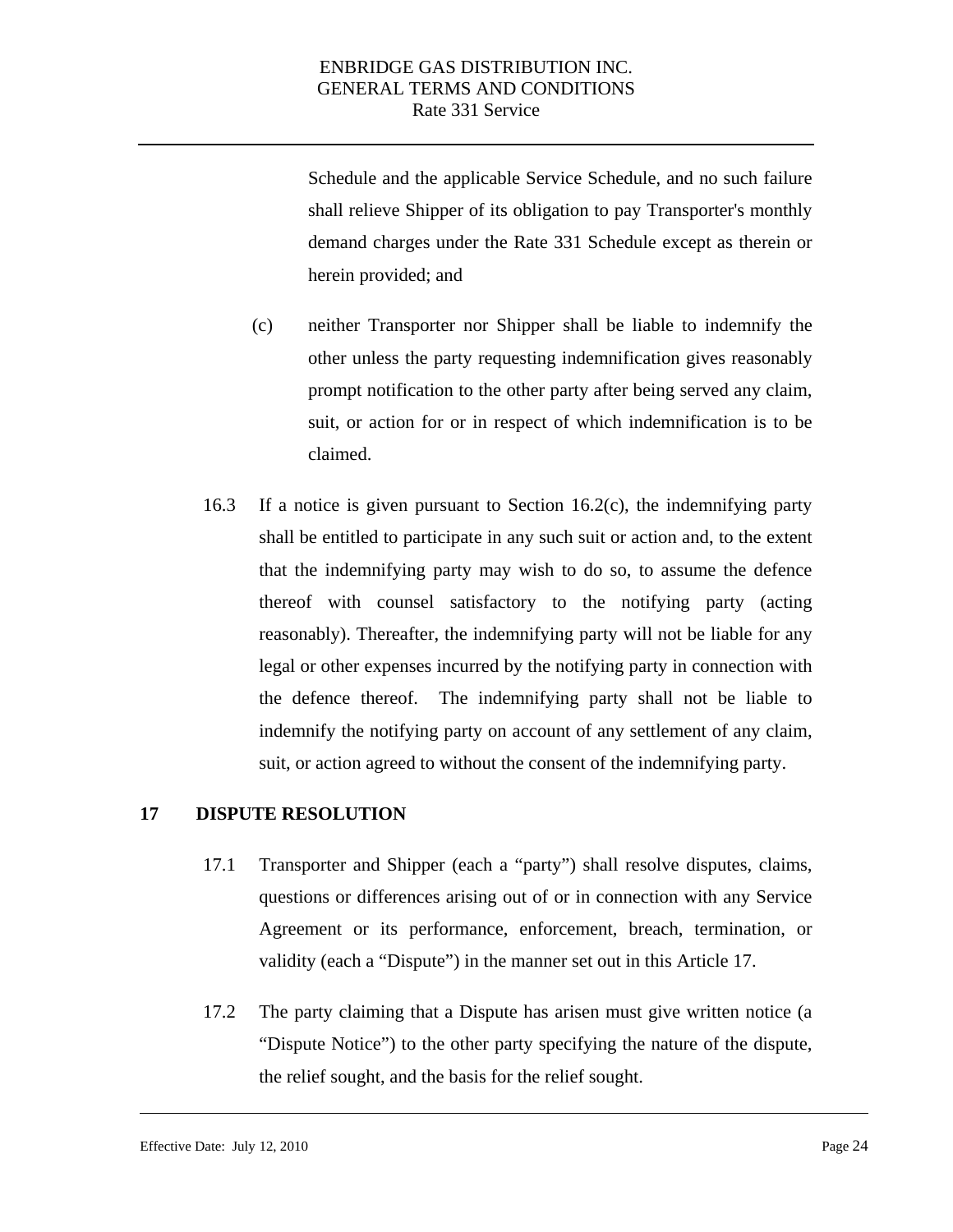- 17.3 Forthwith following delivery of a Dispute Notice, the parties must commence the process of attempting to resolve the Dispute by referring such Dispute to their respective representatives and shall cause their respective representatives to meet, discuss, and negotiate in good faith with the intention of a reaching a just and equitable solution satisfactory to both parties.
- 17.4 If the Dispute is not resolved to the satisfaction of the parties with 15 Business Days after delivery of the Dispute Notice, then either party may require, upon notice by such party to the other (an "Arbitration Notice") at any time thereafter, that the Dispute be resolved by binding arbitration. The Dispute shall be finally settled by arbitration in accordance with the provisions of the *Arbitration Act, 1991* (Ontario) based upon the following provisions:
	- (a) The arbitration tribunal shall consist of one arbitrator appointed by mutual agreement of the parties, or in the event of failure to agree within 10 Business Days following delivery of the Arbitration Notice, each of the parties shall designate an unaffiliated third person within a further 10 Business Days who together shall agree upon and appoint an arbitrator. In the event such unaffiliated third persons fail to appoint the arbitrator within such period, either party may apply to a judge of the Ontario Superior Court of Justice to appoint an arbitrator. The arbitrator shall be qualified by education and training to rule upon the particular matter to be decided.
	- (b) The arbitrator shall be instructed that time is of the essence in the arbitration proceeding and, in any event, the arbitration award must